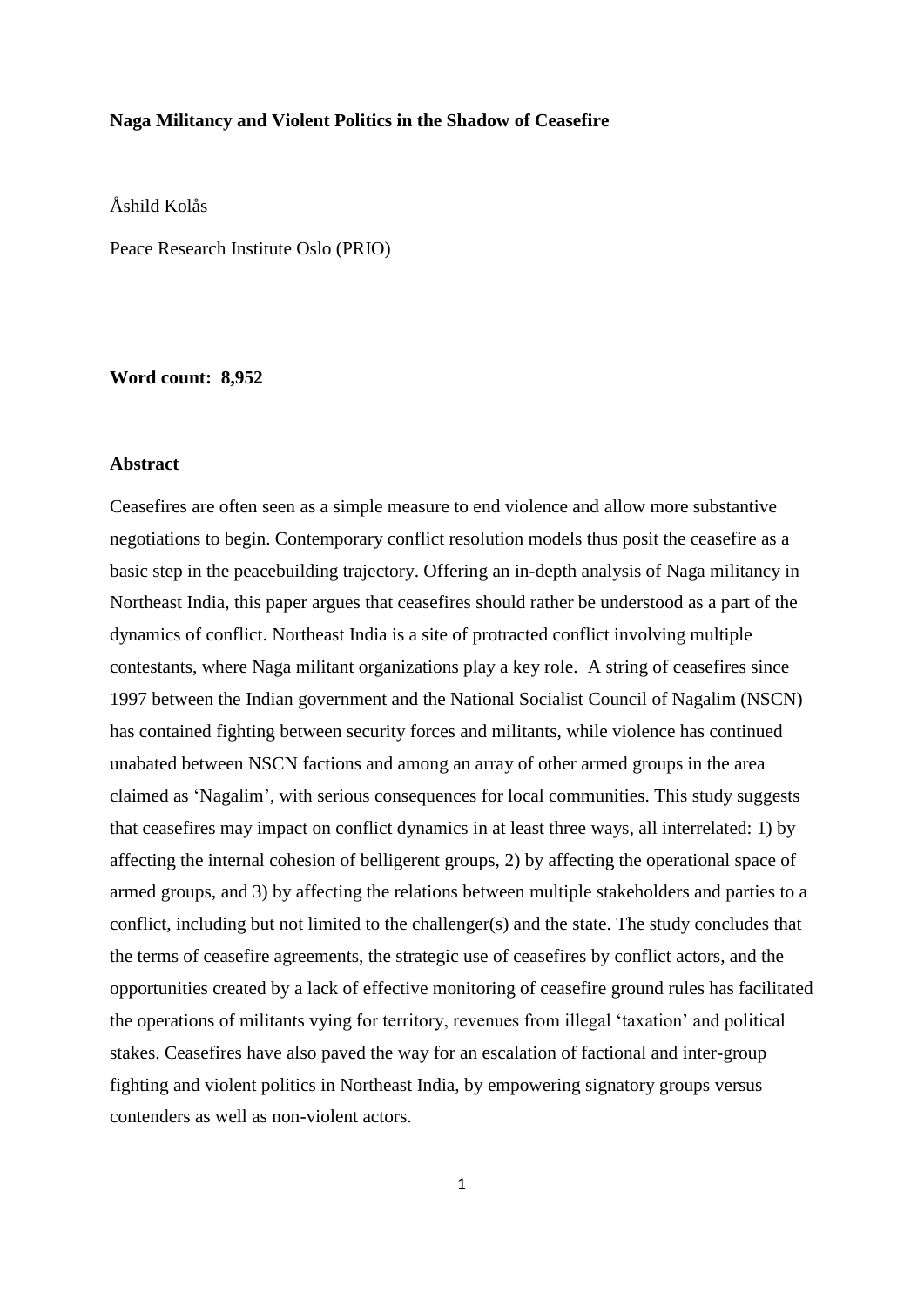#### **Questioning the role of ceasefires in the trajectory to peace**

Conventional peacebuilding wisdom holds that ceasefires are an integral step on the path to peace in civil conflict. A standard formula of contemporary conflict resolution is 'a trajectory of ceasefire agreements, transitional governments, demilitarization, constitutional reform and democratic elections' (Daley 2006: 304). As described by Clapham (1998: 195) the supposed role of ceasefires in the post-Cold War conflict resolution mechanism has been to 'halt immediate suffering and to provide conducive conditions under which internationally supervised negotiations could take place to establish the basis for a lasting settlement'. Viewed primarily as a means to an end (the negotiated settlement), ceasefires have thus received little scholarly attention relative to the more prominent negotiation processes over peace treaties and comprehensive peace agreements. Based on a review of the long and checkered history of ceasefires and negotiations between the government of India and Naga militants in Northeast India, this paper argues that ceasefires should be understood as a part of the dynamics of conflict, rather than a basic step to facilitate 'real' peace negotiations.

Northeast India is a site of protracted conflict involving multiple contestants, where Naga militant organizations play a key role. The 'Naga conflict' thus remains high on the Indian government's conflict management agenda. The current 'Naga peace process' started with the signing of a ceasefire agreement between the Indian government and the main faction of the National Socialist Council of Nagalim, NSCN (IM) led by Isak Chisi Swu and Thuingaleng Muivah. The government's offer included negotiations over a political settlement to the 'Naga conflict', still ongoing today after 14 years without tangible results. Starting in 2001, a ceasefire agreement was also signed with the rival NSCN (K) faction led by S. S. Khaplang. The government has since extended ceasefires to a number of other armed groups in the region, many of them initially sponsored and trained by NSCN. Several of the groups now in ceasefire, as well as their 'anti-talks' contestants, maintain alliances with one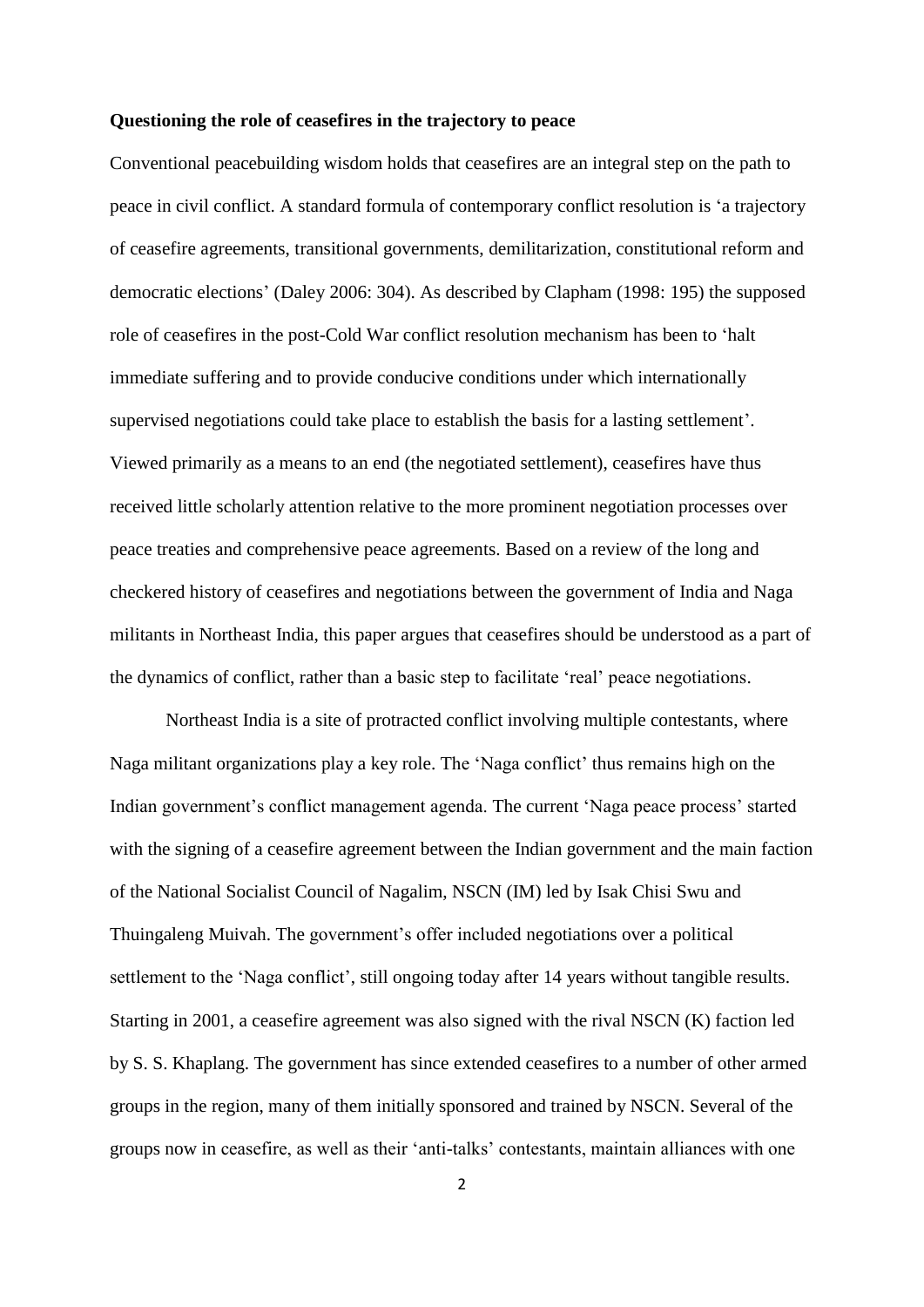of the NSCN factions. The government currently describes ceasefire agreements and negotiations alongside 'improved counter-insurgency measures' as its strategy to 'restore normalcy' in the region (Ministry of Home Affairs n.d.).

As documented by the South Asia Terrorism Portal  $(SATP)$ , between 1992 (the first year included in the dataset) and 2010, more than 15,000 insurgency-related fatalities were recorded in the three states that make up the main theatre of conflict: Nagaland, Assam and Manipur. A comparison of the annual average insurgency-related fatalities in the years 1992- 1997 to those in 1998-2010 (i.e. before and after the signing of the initial ceasefire) reveals that the number of 'civilian' and 'terrorist' victims of insurgency has increased (from 692 to 764 per year), $2$  while the total number of insurgency-related fatalities (including members of the security forces) has decreased only slightly (from 860 to 840 killings per year). Of the overall insurgency-related fatalities, security forces made up less than 15 percent, with a marked decrease after 1997. $3$  These figures suggest that the signing of ceasefire agreements with a growing number of militant groups has successfully reduced encounters between security forces and militants, while civilian populations continue to suffer from insurgencyrelated violence.

<sup>3</sup> According to SATP statistics, between 1992 and 2010 a total of 2,336 insurgency-related fatalities were recorded in Nagaland, of which 246 of the victims (10.5%) were security force personnel. During the same period 7,363 insurgency-related killings were recorded in Assam, of which 780 (10.6%) were security force personnel, while 5,537 killings were recorded in Manipur, of which 936 (16.9%) were members of the security forces. Prior to the first ceasefire (from 1992 until 1998) 15.9% of the recorded victims of insurgency were security force personnel, whereas after the ceasefire, only 3.3% of the victims were members of the security forces.

<sup>1&</sup>lt;br><sup>1</sup> South Asia Terrorism Portal, online at: [http://www.satp.org.](http://www.satp.org/)

<sup>&</sup>lt;sup>2</sup> The distinction between 'civilian' and 'terrorist' is highly problematic, in part because the 'terrorist' label is known to have been applied by security forces to victims of extrajudicial killings.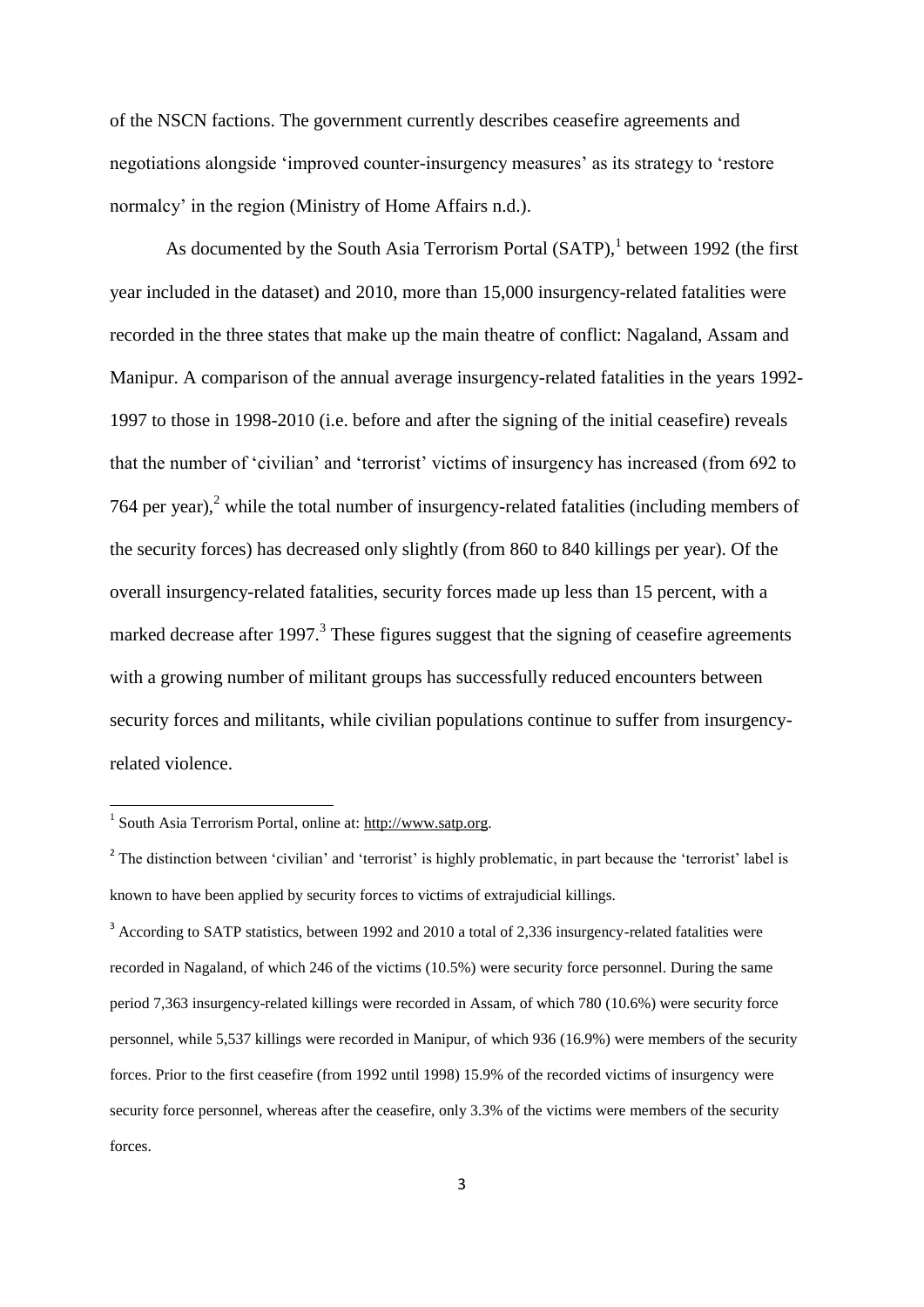As argued here, the current ceasefire regime in Northeast India has paved the way for an escalation of factional and inter-group fighting and violent politics in the region, while poor monitoring and reduced threat of prosecution has enabled armed groups to operate more easily after entering into ceasefire agreements. With the signing of an indefinite ceasefire in 2007 the key parties to negotiations, NSCN (IM) and the government, have both lost an incentive to actively pursue a political settlement. Having given up all operations against security forces, NSCN (IM) leaders have also lost some of their leverage in the negotiations. However, the 'peace talks' are still of vital importance to Muivah and Swu, in providing a platform for them to stake out their claim as key political actors in Naga society. Providing safe bases in designated camps, ceasefires have also allowed NSCN (IM) to expand their territorial control and 'taxation' activities in neighboring areas. The benefits of never-ending negotiations and perpetual ceasefires seem to outweigh the potential advantages of a settlement by treaty.

For the central government, national security and stability concerns remain paramount, and counter-insurgency therefore tends to take precedence over conflict resolution. As described by Baruah (2005: 70), in Northeast India the goal of counter-insurgency is limited to 'creating conditions under which particular insurgent groups or factions surrender weapons, come to the negotiation table on the government's terms and make compromises in exchange for personal gain'. The 'durable disorder' is also maintained by the converging interests of insurgents and mainstream social forces (Baruah 2005: 16). In this scenario, the most expedient way for the central government to manage conflict may be to tolerate or actively support 'localized ethnic autocracy' (Lacina 2009).

Outlining the contours of ceasefire politics in Northeast India requires looking beyond single 'cases' of conflict such as the 'Naga conflict', to understand the region as an interconnected political scene as well as a conflict theatre with links to Delhi and beyond. The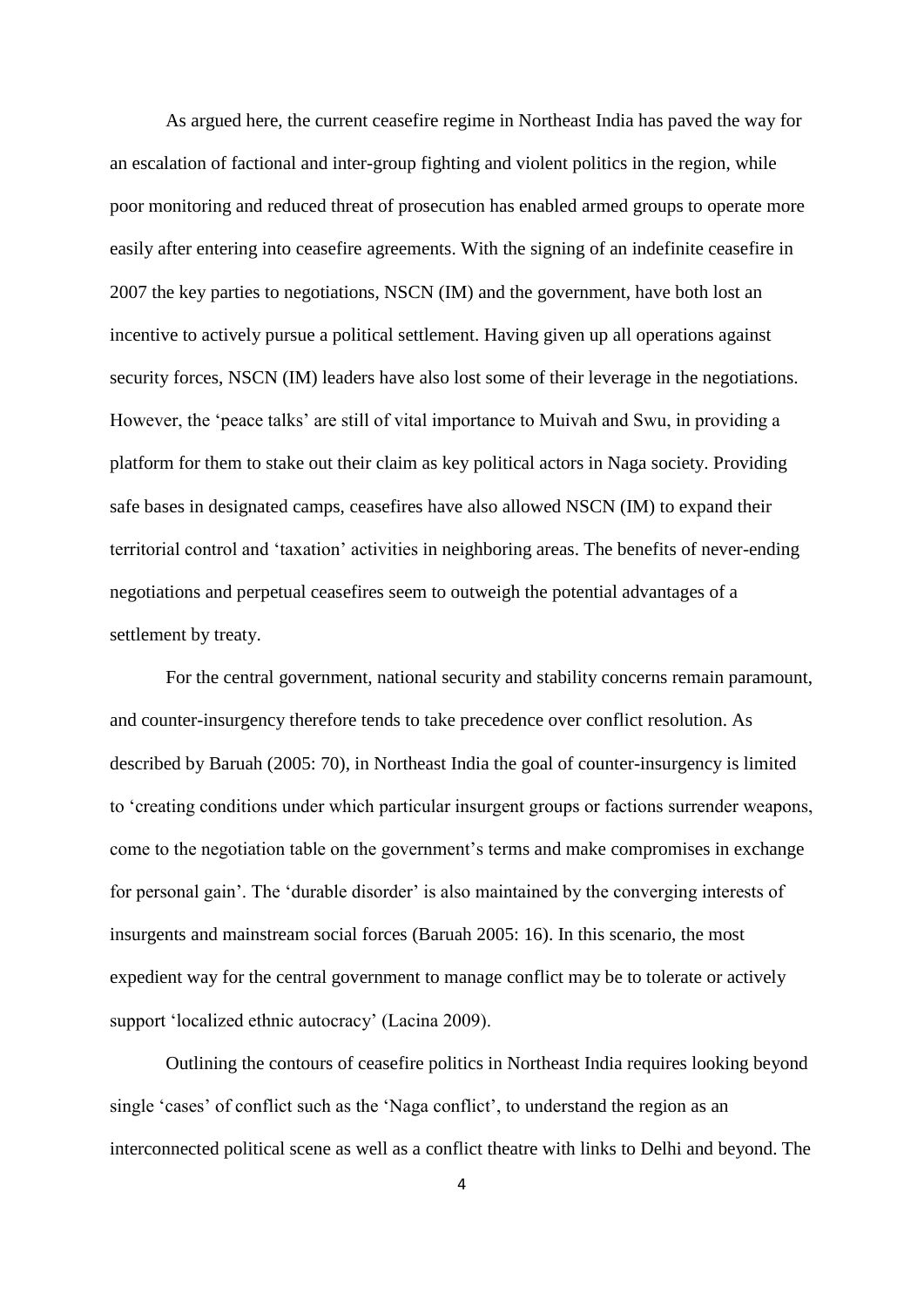present study is based on primary data collected during fieldwork in North Cachar Hills (now Dima Hasao), Karbi Anglong, Shillong, Guwahati, Delhi and the Hague, between July 2007 and April 2010. During fieldwork I interviewed a range of stakeholders, including participants in negotiations representing the Union Government of India, the State of Assam, and armed groups in ceasefire, law enforcement agents, retired armed forces personnel, members of the judiciary, government officials, representatives of civil society organizations including religious associations, women's organizations and tribal apex bodies such as the Naga Hoho, local journalists, and victims of militant violence. The study further draws on academic literature, reports, newspapers, publications by several armed groups, news broadcasts, and other materials available on the Internet.<sup>4</sup>

Following a review of the literature on the role of ceasefires in peacebuilding, this paper investigates the history of negotiations between Nagas and the Indian government, the ongoing 'Naga peace process' and the politics of ceasefire in contemporary Northeast India. The study asks several questions that are significant for understanding the effects of ceasefires on conflict dynamics. Firstly, how do ceasefires impact on internal dynamics and the cohesion of an armed group or faction entering into an agreement? Secondly, how do the terms of a ceasefire agreement and the implementation of those terms affect the operations of an armed group, by creating incentives and opportunities as well as limitations to the group's activities? Finally, how do ceasefire agreements impact on the dynamics between the parties to an agreement, their allies, rival groups, and other conflict actors and stakeholders? In addressing these questions, the study provides further evidence that ceasefires can exacerbate conflicts by

<sup>&</sup>lt;sup>4</sup> The names of some informants have been withheld for security reasons or because they provided information on condition of anonymity. Online sources include the Government of India, Ministry of Home Affairs (indiagovernance.gov.in), NSCN (IM) (nscnonline.org), Morung Express (morungexpress.com), Centre for Development and Peace Studies (cdpsindia.org) and South Asia Terrorism Portal (satp.org).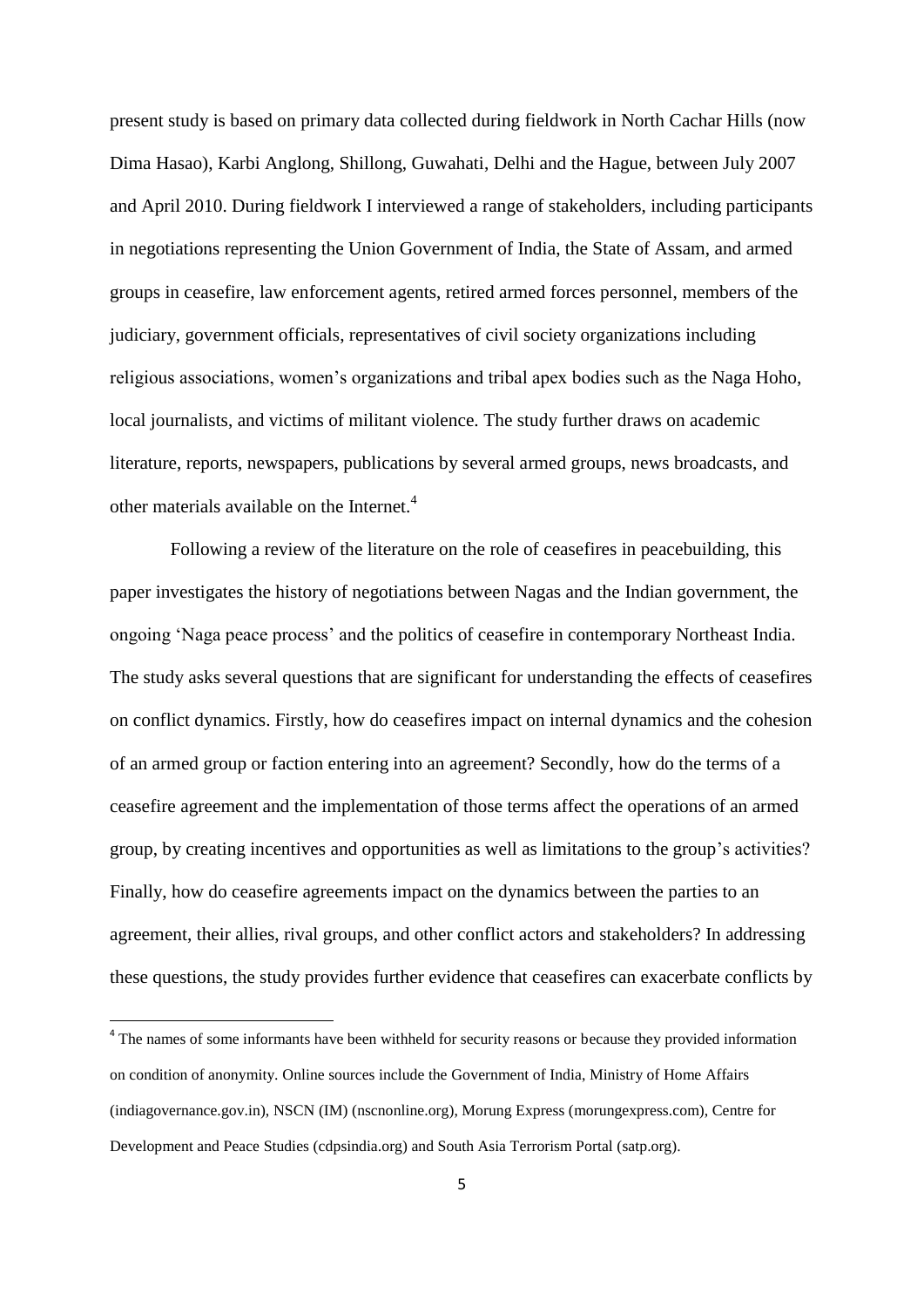fueling rivalry and contributing to the fragmentation of non-state actors (Darby 2001, Mahieu 2007). Moreover, contrary to the common understanding of ceasefires as a simple measure to end violence and provide the conditions for more substantive negotiations, ceasefire agreements are shown to be highly significant to conflict dynamics. The role of ceasefires in peacemaking and conflict resolution should therefore be reconsidered.

## **Ceasefires in the literature**

In the growing academic literature on the termination of civil and inter-state wars, Fortna's *Peace Time* (2004) is still one of the few systematic studies of why ceasefires fail or succeed in bringing peace.<sup>5</sup> Fortna (2004: 10-13) highlights the importance of de-militarized zones between states, efficient monitoring of ceasefires, confidence-building measures, and dispute resolution mechanisms. As reciprocal arrangements, Fortna (ibid.) finds that ceasefires tend to endure when the costs of renewed warfare outweigh the incentives to fight, suggesting that demilitarized zones can be beneficial for maintaining ceasefires by rendering rebel defections costly and difficult to engineer. Although her study does not cover intra-state or civil wars, Fortna (2004: 215) claims that in maintaining peace, the most important difference between civil and inter-state wars is that in civil wars belligerents do not have 'the luxury of leaving the fundamental political issues unsettled'. This is so because 'it is difficult for countries torn by civil war to go about their business with issues of secession or who will run the country still up in the air' (ibid.). If this is true, India represents an exceptional case, having left issues of secession and statehood unsettled for more than half a century, in Kashmir as well as the Northeastern region.

<sup>-&</sup>lt;br><sup>5</sup> See Smith 1995 for an earlier multi-case study focusing on challenges and obstacles to reaching a ceasefire.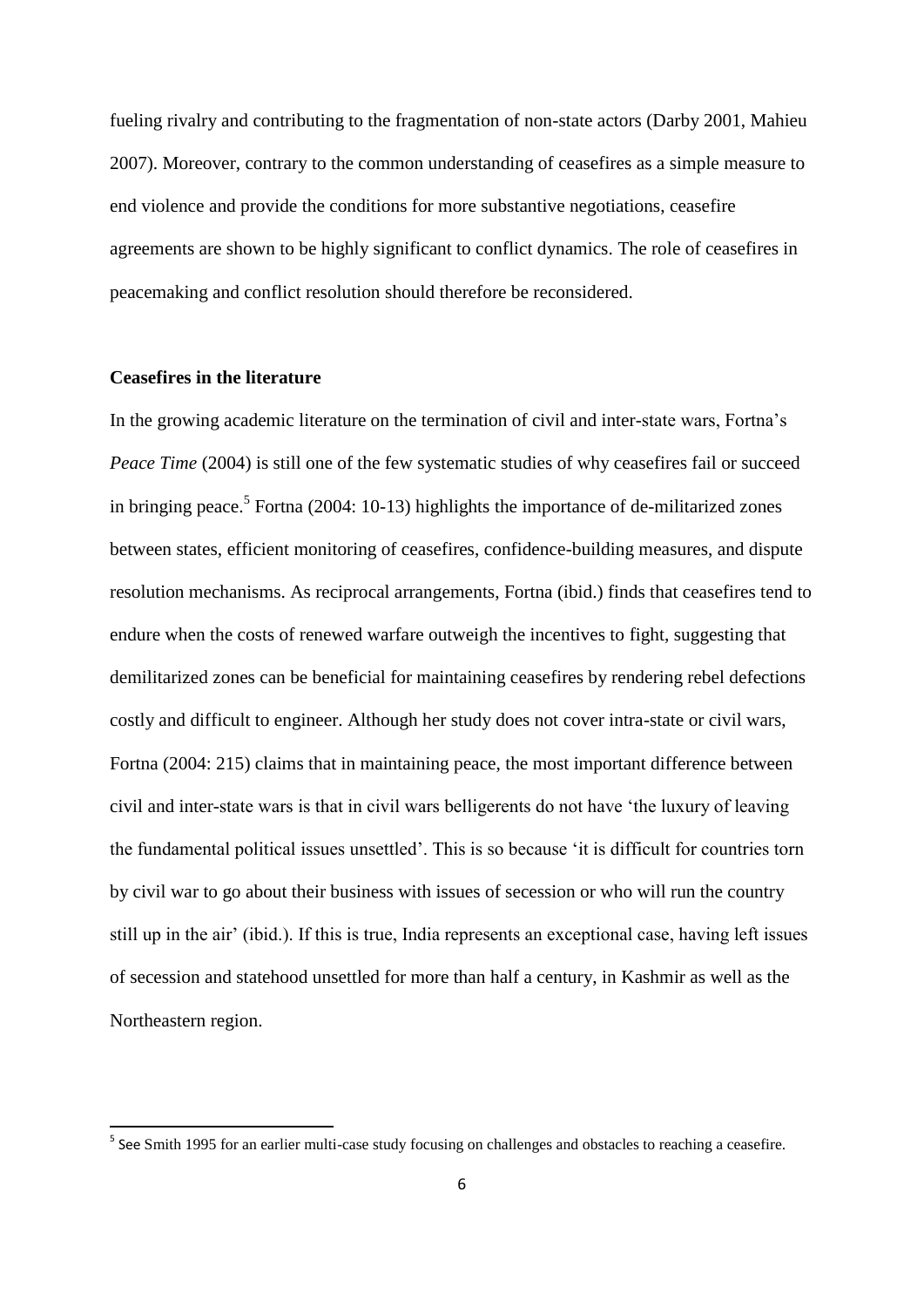In most quantitative studies of civil war duration and termination, civil wars have been treated as dyadic or two-party conflicts between a state and a non-state actor or rebel group, largely ignoring the multiparty nature of many intra-state conflicts and the role of veto players in negotiations (Cunningham 2006, Nilsson 2008). However, the challenges of dealing with multiple armed actors have long been acknowledged in the literature on conflict resolution, giving rise to debates on the inclusion of various stakeholders and warring parties in negotiations (Licklider 2001, Nilsson 2008, Rubin 2002). Spoilers have been identified as a significant risk to the implementation of peace agreements and negotiated settlements, as actors who try to take advantage of the new conflict dynamics created by a peace process, either as a party or an opponent to negotiations (see for instance Stedman 1997). Case studies have also addressed factionalism and fragmentation as a challenge to peace processes (see Clapham 1998 on Rwanda, Daley 2006 on the Great Lakes region, Hampson 1996, and Milton-Edwards & Crooke 2004 on the Israeli-Palestinian conflict).

Writing on the 1992-3 Arusha Peace Process, Clapham (1998) also describes a different kind of challenge, related to the ceasefire as such. In the Rwandan case, a ceasefire was imposed by mediators as a prerequisite for participation in negotiations. Clapham (1998: 205) argues that it was the subsequent loss of territorial control by the Rwandan Patriotic Front (RPF), caused by the ceasefire, that enabled 'extremist factions associated with the regime' first to organize themselves for the genocides while the Arusha negotiations were taking place, and then to implement their plans. This shows that a ceasefire may strengthen the position of factions opposing a negotiated settlement, and as described by Clapham (1998: 204), a negotiation may even become 'a cover for genocide'.

Large-N studies tend to assume that a ceasefire has failed only when an agreement between signatory parties has been discontinued. However, as the Rwandan case illustrates ceasefires may have vital consequences for conflict dynamics by creating conditions that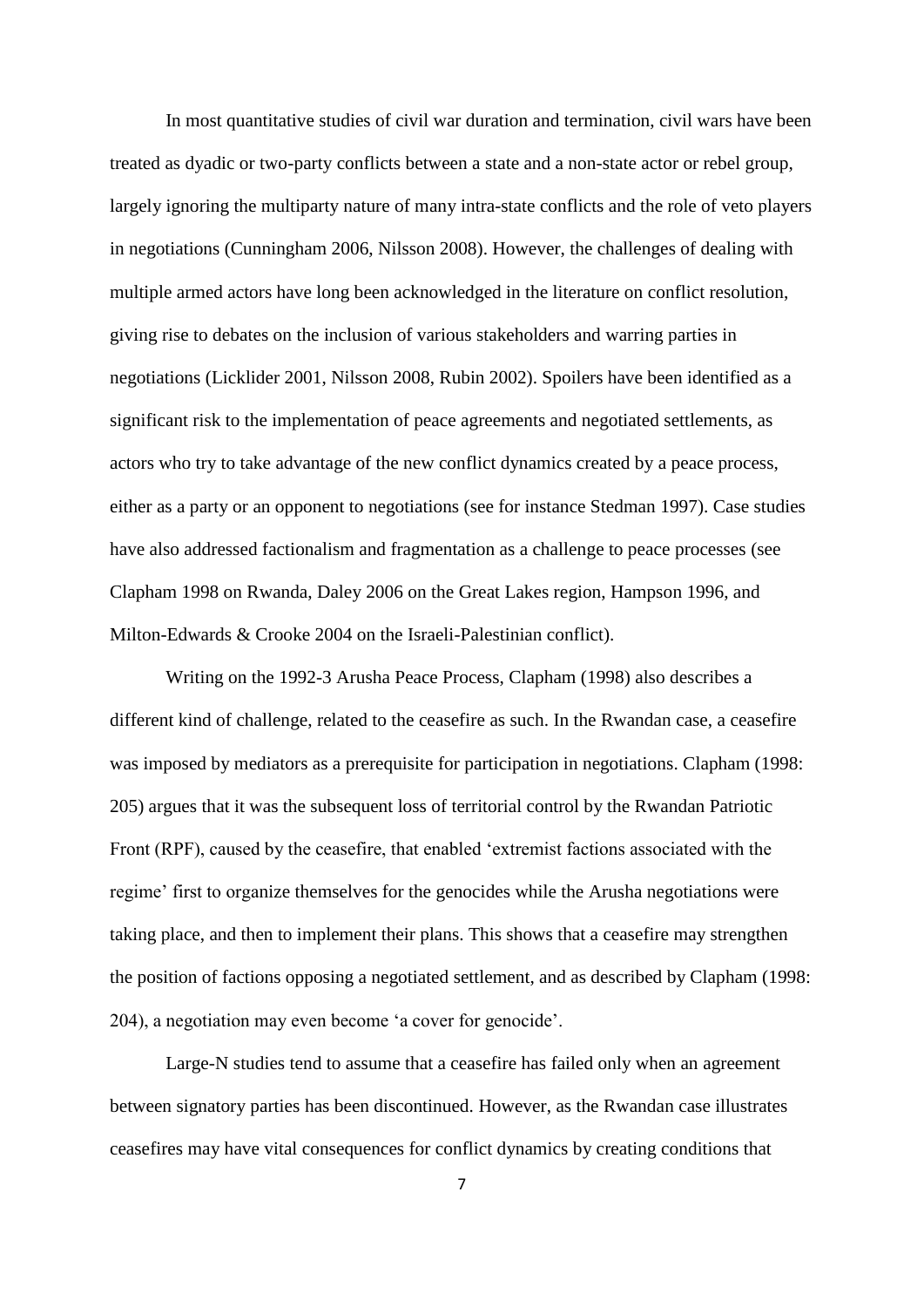allow actors to sustain or exacerbate conflict. In order to understand the dynamics involved, researchers have recognized the need to look at the changing relations between multiple stakeholders, rather than focus narrowly on the immediate outcomes of negotiations. Qualitative case studies such as the present are needed to address this knowledge gap.

#### **Naga militancy: Ceasefires and fragmentation**

Naga separatists have challenged the Indian state since the Naga nationalist movement was militarized in the early 1950s. Northeast India is now a zone of conflict involving numerous armed groups advocating the right to a separate homeland or independent state, based mainly on claims of indigeneity or nationhood. Briefly stated, the Indian government has addressed these demands by negotiating agreements with militants, forming autonomous district councils and territorial councils, and establishing new states and union territories. The following review of the history of Naga militancy investigates how ceasefires and negotiations with the government have affected the internal cohesion of the Naga nationalist movement, suggesting that ceasefires as well as negotiations have contributed to fragmentation and factional fighting.

When India gained independence, the Naga National Council (NNC) acted as representatives of the Nagas in negotiations with the governor of Assam on Transfer of Power from the British to the Indian government, resulting in the proposed Hydari Agreement. The negotiations broke down in 1949 due to discord over the agreement's final clause, which promised a review (or self-determination, as some argued) after a ten-year period. Following this, a majority of NNC members shifted their position to a demand for independence (Franke 2006: 78). In 1951 NNC (now led by Angami Zapu Phizo) organized a plebiscite to determine whether the Naga people would join the Indian Union, reporting that 99% of Nagas favored a separate state (see Franke 2009). Deteriorating relations with NNC led the Nehru government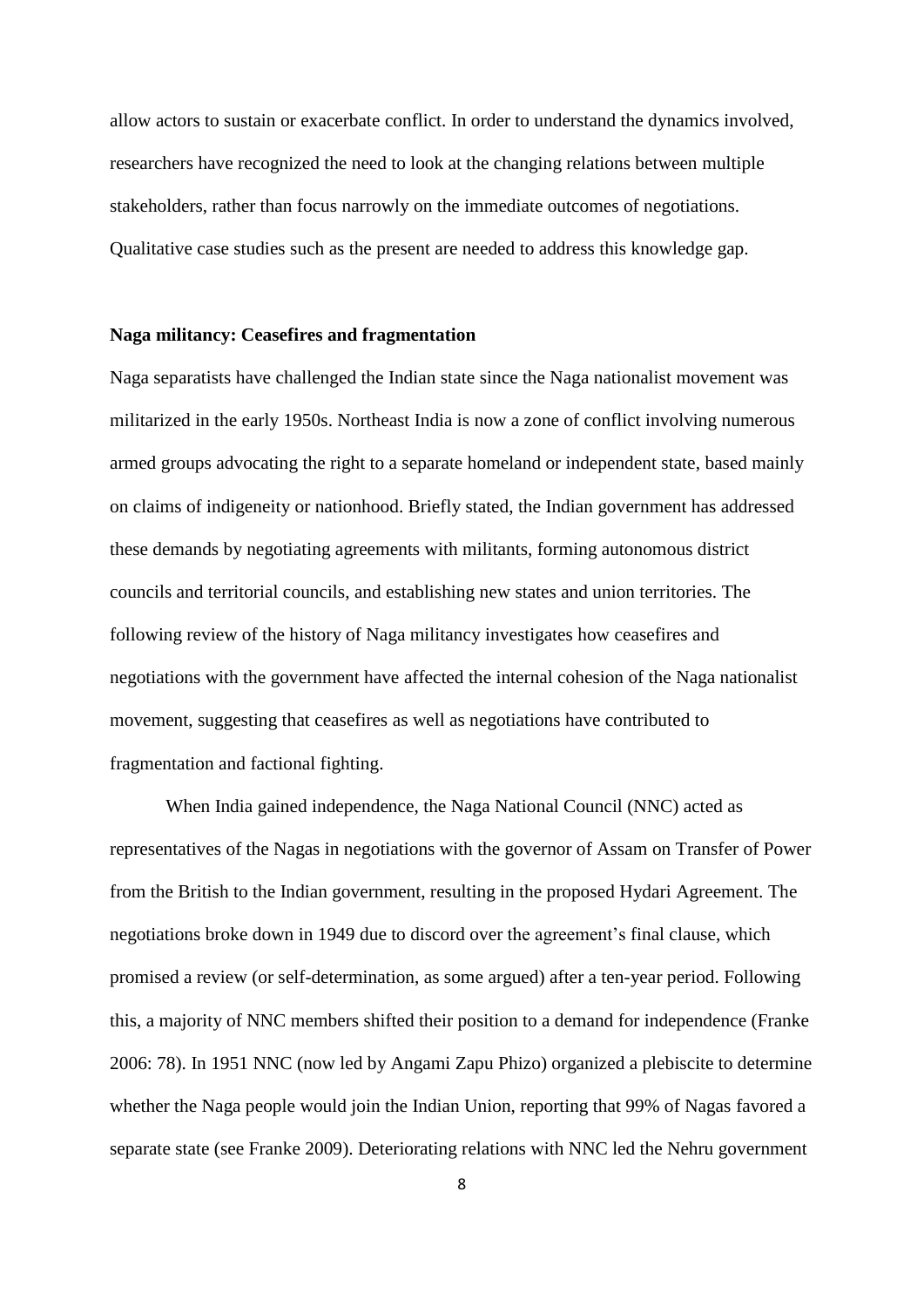to deploy large numbers of troops in the Naga Hills. Armed resistance was then adopted by NNC, starting with the ambush of an Indian paramilitary unit (Assam Rifles' patrols) in 1953. By the mid-1950s violence was also used to police the Naga movement itself, as extremists started to assassinate opponents of Phizo. In 1956, Phizo established the Naga Federal Government and Naga Federal Army. This provoked further militarization of the conflict, and in 1957 the central government took direct control over the Naga Hills, followed by largescale army operations (Franke 2006: 78). Hill areas of Assam and Manipur were then declared as 'disturbed areas' under the newly promulgated Armed Forces Special Powers Act, 1958, authorizing Indian security forces to fire on and use force against suspects, 'even to the causing of death', and to enter, search and arrest without a warrant.<sup>6</sup>

As the violence escalated, members of NNC became divided on the utility of Phizo's militant strategy, some advocating negotiations with the government. Opponents of Phizo within the NNC became involved in efforts by the Naga church to organize a Naga Peoples Convention (NPC) for a peaceful settlement, eventually mobilizing meetings with up to several thousand delegates. The new government strategy was to negotiate with moderates in the NNC while continuing military operations against the Naga Federal Army (Franke 2006: 83). Facing persecution by the armed forces and divisions within his own organization, Phizo was forced to leave the country. After reaching the U.K. in 1960, he continued to lead NNC from his London home until his death in 1990.

 $6$  In recent years, several cases of rape, murder and extrajudicial killings by security forces have sparked public outrage against AFSPA, especially in Manipur. As Vajpeyi (2009: 38) points out, 'after being applied for half a century and with an ever-expanding scope, the AFSPA has only confirmed the rupture between what is and what is not India'. Those who argue for a repeal of AFSPA see it as unconstitutional and a threat to human rights, in effect maintaining 'disturbed areas' as warzones (see Kolås 2010: 91).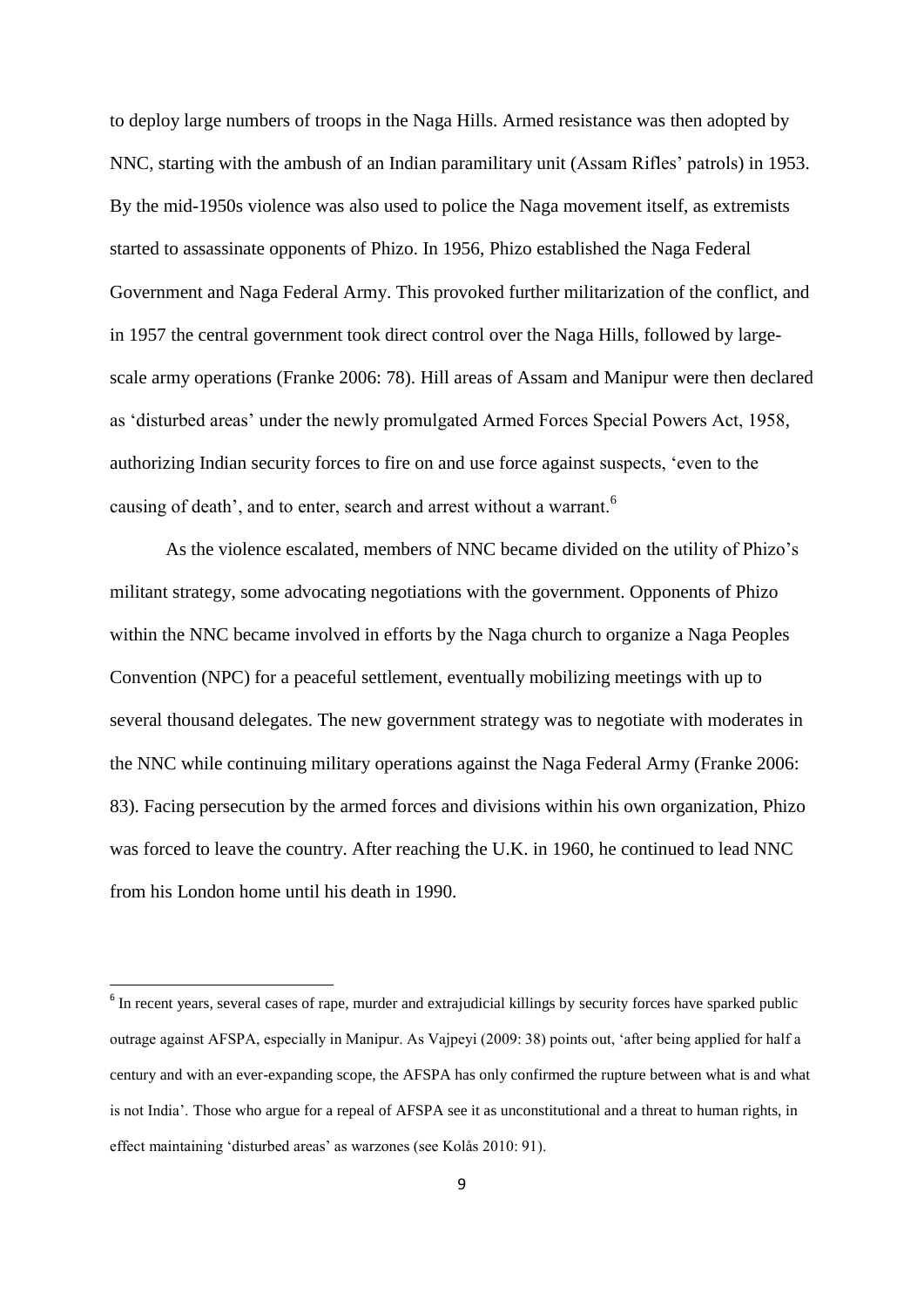In July 1960, the NPC signed an agreement with the Government of India by which the previous Naga Hills District and Tuensang Area was to form the 16<sup>th</sup> state of the Indian Union. According to the agreement, the Nagaland Legislative Assembly would have extensive powers to veto laws passed by the Indian parliament. However, the NPC had to give up its proposal to include contiguous Naga-inhabited areas outside the Naga Hills and Tuensang Area as a part of the state of Nagaland. When the new state was eventually established in 1963, NNC under Phizo responded by denouncing the statehood agreement, promising to continue the armed struggle. Having had no part in the negotiation process, Phizo picked up on the NPC's major concessions, declaring that NNC would fight for a unified independent Naga territory, including the present state of Nagaland and Naga-inhabited areas in Manipur, Assam, Arunachal Pradesh, and Sagaing Division in Myanmar.

The first ceasefire between NNC and the government was signed in 1964, thanks to mediation efforts by the Nagaland Baptist Church Council (Singh 2004: 93-95). As stipulated by the ceasefire, NNC and the government entered into negotiations on a settlement. After a series of conferences in Nagaland, talks were held in Delhi in 1966 and 1967 between representatives of the Naga Federal Government (NFG) and the Government of India under Indira Gandhi. The government would not allow Phizo himself to take part in the negotiations, and the Naga delegation was instead headed by Kughato Sukhai as Prime Minister of the NFG. Commenting on these negotiations in a recent interview, NSCN (IM) leader Thuingaleng Muivah claims that Indira Gandhi 'took advantage of a rift that had cropped up among us in the latter part of the talks'.<sup>7</sup> This 'rift' was caused mainly by the tactics employed by the excluded Phizo, who broke the terms of the ceasefire agreement by sending contingents overland to China for training and weapons acquisition. Phizo's 'China

<sup>&</sup>lt;sup>7</sup> NSCN online: Muivah on the Naga issue – An unpublished interview: I [\(http://www.nscnonline.org\).](http://www.nscnonline.org)/)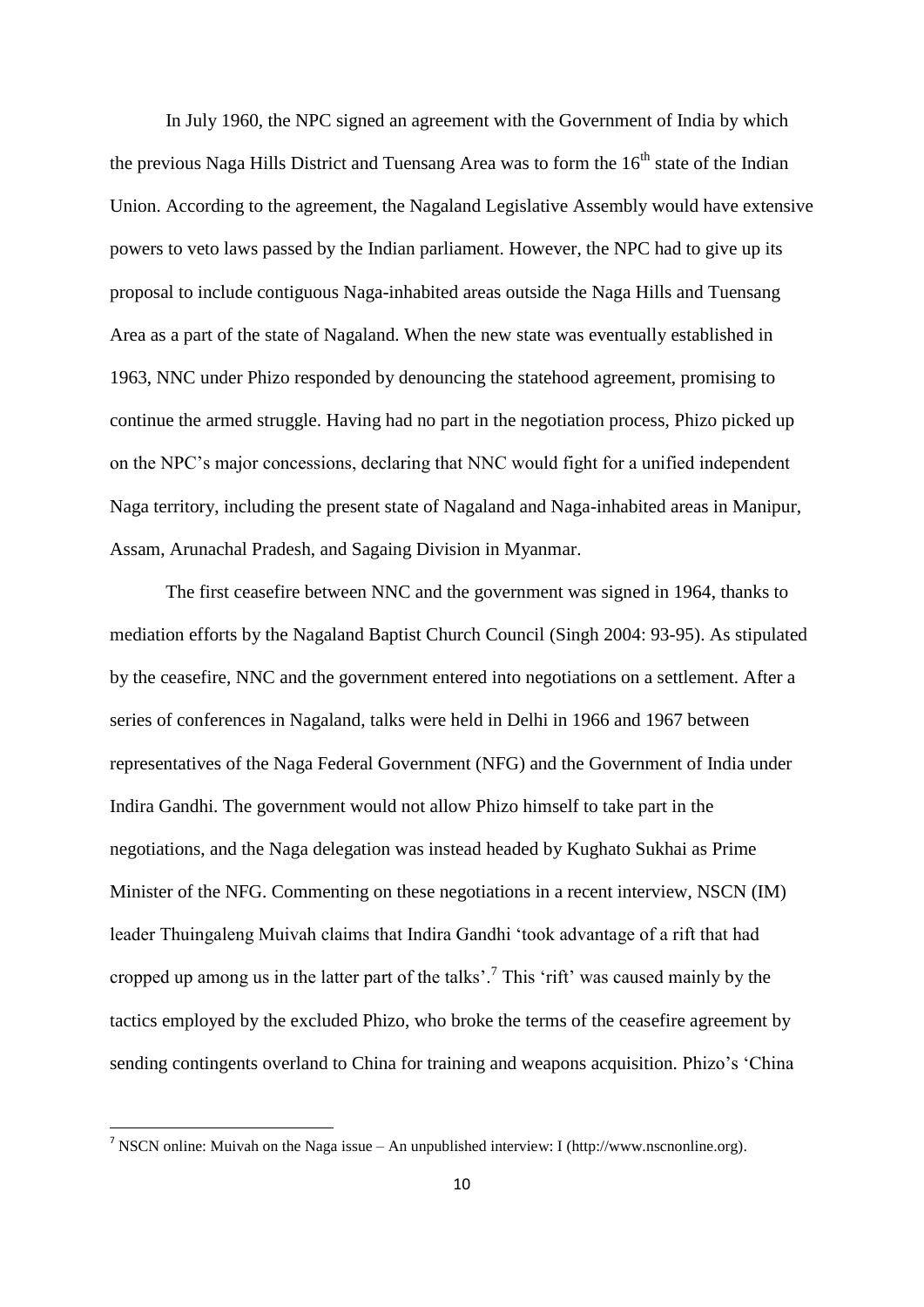policy' not only undermined the negotiations, it also caused serious tensions within the Naga movement. As described by Means (1971: 1009-1010), the dispute led to an outright 'coup' in 1967 by the chief negotiator's brother Kaito Sukhai, former Commander-in-Chief of the Naga Federal Army. Further contention became apparent when Kughato Sukhai was given the blame for the breakdown in the negotiations, and was forced to resign. NFG President Scato Swu was also ousted, and a few months later Kaito Sukhai was murdered. The new leaders replacing the three were all Angami Nagas from Phizo's native village Khonoma, which brought to fore rivalry between Angamis and Semas (Bhaumik 2005: 206). The former NFG leaders responded by declaring the Naga Federal Government 'dissolved', and subsequently 'replacing' it with their own Revolutionary Government of Nagaland (Means 1971: 1012). The Indian Army then launched operations targeting NFG bases and intercepting many of the militants returning from China. This left the Naga militant movement fragmented and in disarray.

Members of NNC signed a second ceasefire agreement with the government in November 1975, known as the Shillong Accord. Following the promulgation of President's Rule (Emergency) in March 1975 the Indian Army launched renewed operations against Naga militants, who suffered heavy losses. The Shillong Accord stated that NNC after surrendering weapons were to formulate 'issues for a final settlement with the government'. $8$  The signing of this agreement rekindled ideological and leadership struggles within the Naga movement, especially after Phizo repudiated the ceasefire and refused to enter into negotiations. It was against this backdrop, and in response to the continuous weakening of NNC, that Muivah, Swu and Khaplang formed the National Socialist Council of Nagaland (NSCN) in 1980, projecting themselves as the true champions of Naga nationhood. After a few years, however,

<sup>&</sup>lt;sup>8</sup> See Nuh & Lasuh 2002 for the complete text of the Shillong Accord and other agreements.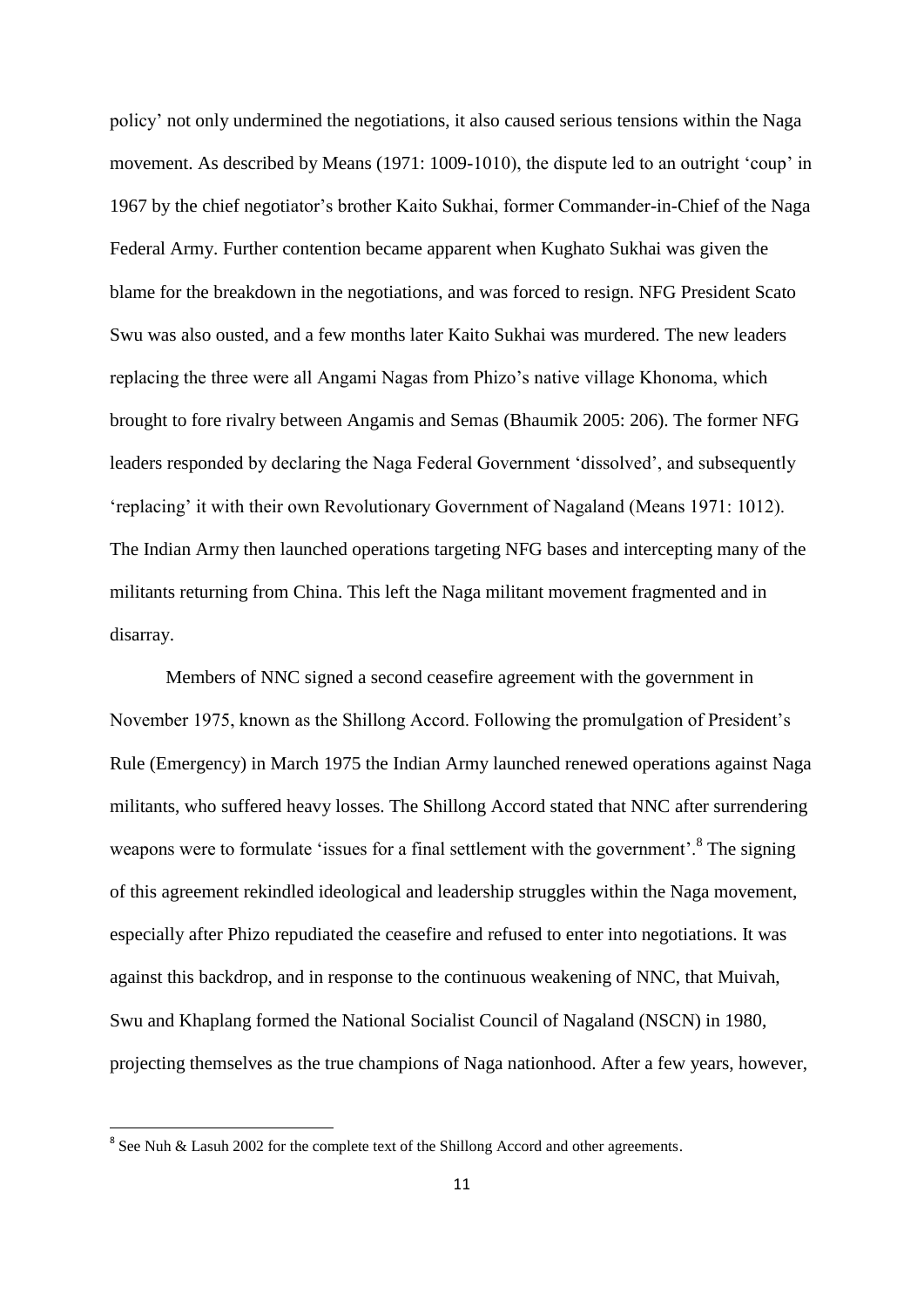the issue of commencing a dialogue with the government led to renewed disagreements and serious in-fighting within the NSCN leadership. In April 1988, Khaplang made an attempt on the life of Muivah and his followers, attacking Muivah's camp in the Patkai hills. Hundreds of men, women and children lost their lives in this tragic incident, leaving a lasting mark on the survivors as well as witnesses to the scene of the massacre.<sup>9</sup> NSCN thus split into two factions; NSCN (K) led by Khaplang, and NSCN (IM), led by Muivah and Swu. In the wake of the divide, the Khaplang faction established its headquarters in Myanmar's Sagaing Division, whereas Muivah and Swu spent time in Europe, where they developed contacts with several international organizations.<sup>10</sup>

In the mid-1990s the Indian government started attempts to communicate with NSCN  $(M)$  via emissaries.<sup>11</sup> In accordance with the wishes of NSCN (IM), Indian prime ministers subsequently met with Muivah and Swu on neutral ground. Several meetings took place in Paris and Geneva among other places, culminating in the signing of a ceasefire starting 1 August 1997. As previously, the ceasefire was presented as a first step to facilitate negotiations on a political settlement to the conflict. The ceasefire agreement has since been renewed continuously, and extended indefinitely since 1 August 2007. Beginning in 1998, as talks between NSCN (IM) and the government were underway, several unilateral truces and suspensions of counter-insurgency operations were announced by NSCN (K) and the government respectively, for periods of two to six months at a time. After NSCN (K) called

Personal communication, Shillong, July 2007.

<sup>&</sup>lt;sup>10</sup> Michael C. Van Walt van Praag, former head of the Unrepresented Nations and Peoples Organisation (UNPO), now associated with the organization Kreddha, has assisted NSCN (IM) in negotiations, although representatives of the Indian government continue to dismiss these mediation efforts in public (Author's interviews with staff of UNPO and Kreddha, the Hague, February 2008).

<sup>&</sup>lt;sup>11</sup> Personal communication, Shillong, July 2007.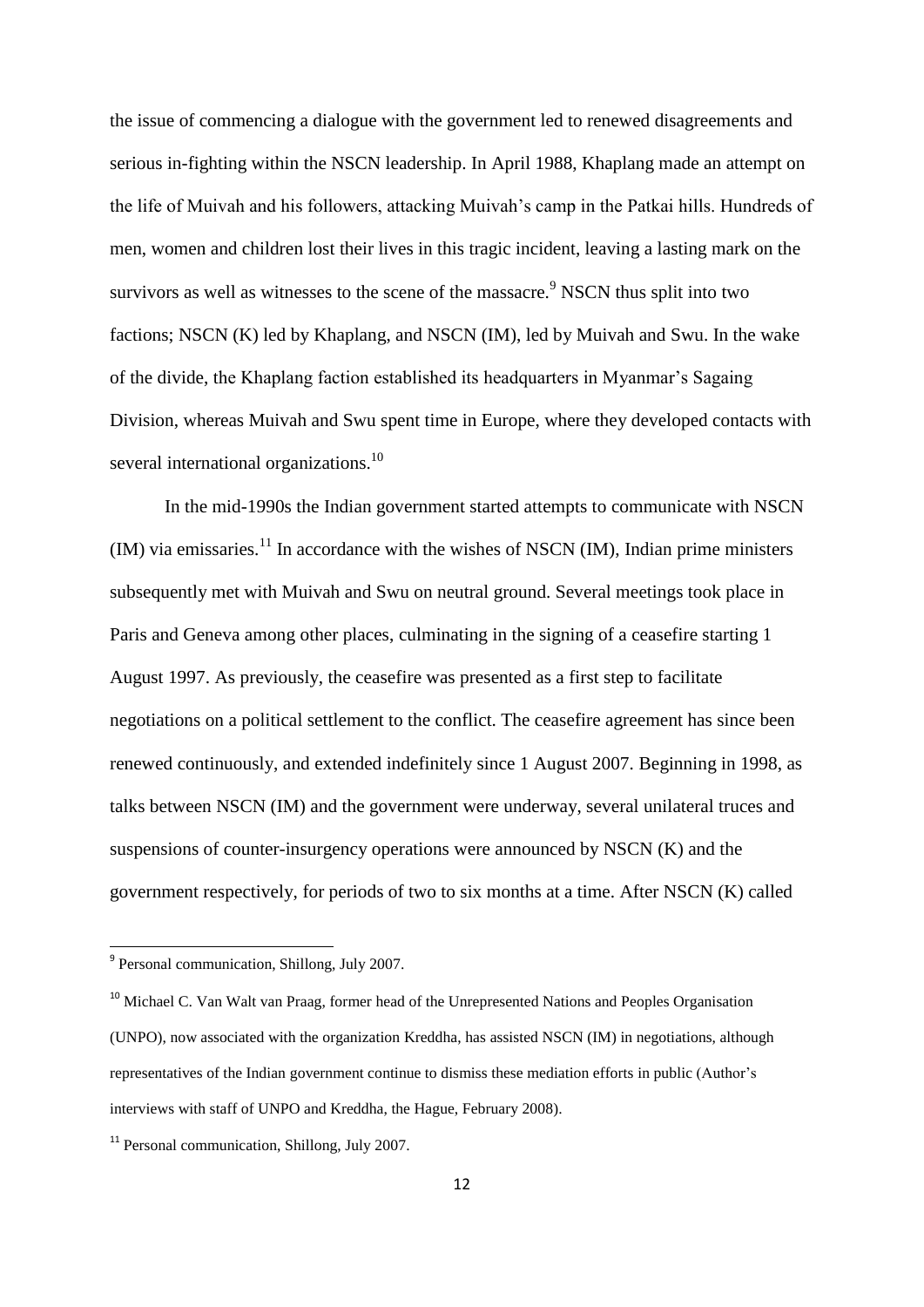for a formalized ceasefire agreement, the parties formulated a 15-point charter of ceasefire grounds rules, announcing a year-long ceasefire in April 2001. Despite the ceasefire, Indian security forces have continued to cooperate with the Burmese military on joint operations against NSCN (K) bases in Myanmar. Moreover, the government has reserved negotiations on a political settlement for NSCN (IM). NSCN (K) has nevertheless renewed the ceasefire agreement annually since 2001.

In recent years there have been several attempts to reconcile and even reunify the two NSCN factions. In November 2007 an inter-factional 'truce agreement' was signed by cadres and leaders of both NSCN (IM) and NSCN (K), moderated by the President of the Western Sumi Hoho (the tribal council of the Sumi Nagas). This marked the founding of a new group, known as NSCN (U) (for Unification), aiming to reunite NSCN. Another effort was initiated in March 2009 in a meeting on Naga Peace Reconciliation, attended by Naga civil society actors, representatives of all NSCN factions and Nagaland state government officials. An outcome of this process was the establishment of a Joint Working Group for Naga Reconciliation, $12$  still functioning at the time of writing.

A review of the early history of Naga militancy shows that ceasefire agreements have had various impacts on group cohesion, sometimes serving as a focal point of contestation, at other times fuelling factional and inter-group differences, depending on the political context, conditions and processes leading up to the signing of the agreement. When NNC entered into its first ceasefire agreement with the Indian government in 1964, the government's exclusion of Phizo in the subsequent negotiations fuelled serious internal contestations among Naga stakeholders. Phizo's subsequent violations of the ceasefire agreement became a focal point of

1

 $12$  The first meeting of the Joint Working Group for Naga reconciliation was held in August 2009. A second meeting was held in Chiang Mai, Thailand, attended by all NSCN factions and Naga civil society actors. See Naga Flag Flying High in Peace Summit (http:/[/www.morungexpress.com/frontpage/33882.html](http://www.morungexpress.com/frontpage/33882.html)**)**.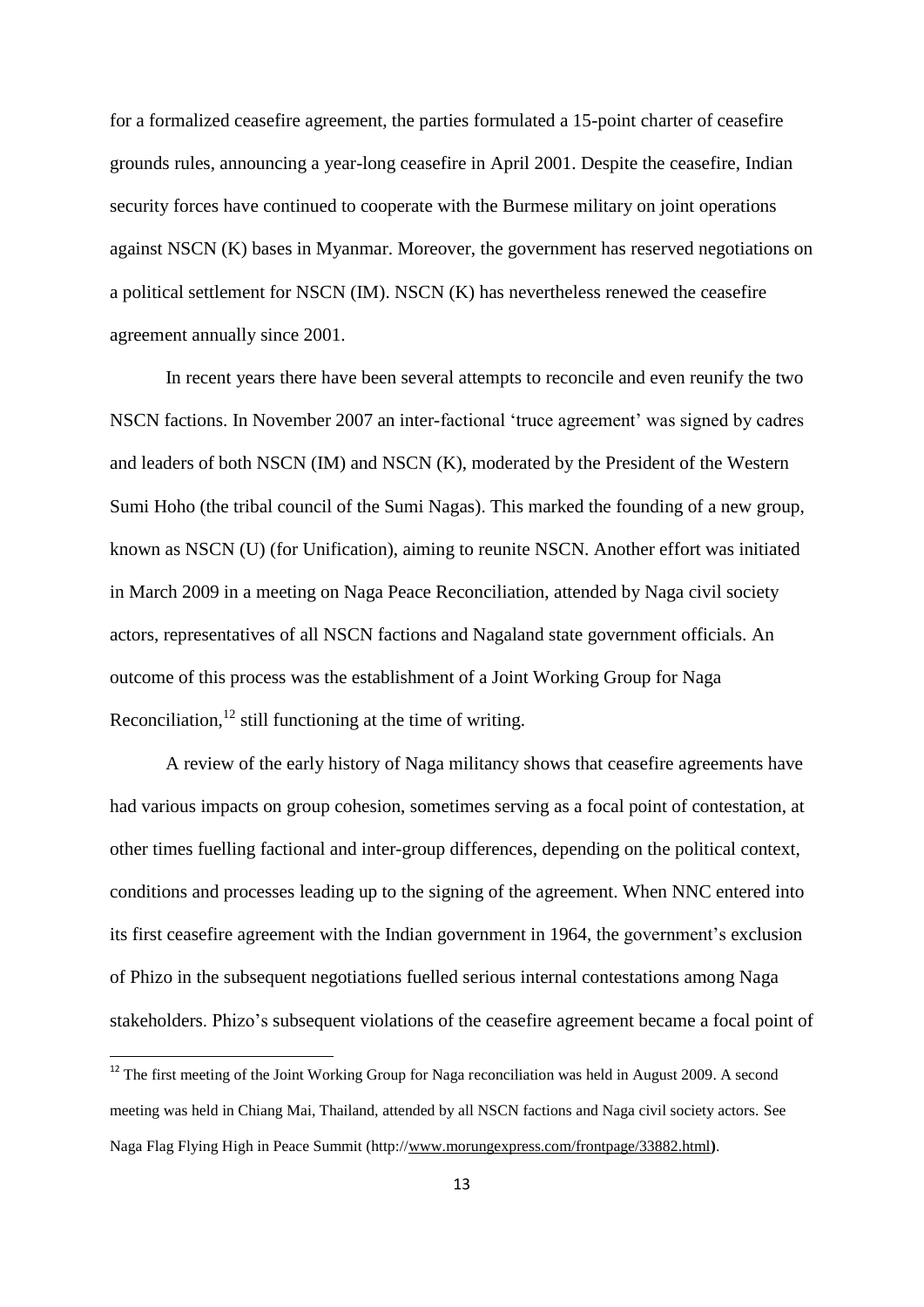this contestation. When Phizo repudiated the second ceasefire agreement, the 1975 Shillong Accord, the signing of the agreement without Phizo's sanction was an important issue in its own right. The authority of Phizo as the leader of NNC was at stake, and the unsanctioned signing of a ceasefire agreement gave rise to an intense dispute, which ultimately weakened the position of NNC as a political force in the Naga movement. The 1988 splintering of NSCN was the outcome of serious contentions between the group's leaders, Muivah and Swu on the one hand and Khaplang on the other, centering on questions related to negotiation with the government. No further divisions have emerged after the signing of ceasefires by both NSCN factions since the late 1990s. However, after ceasefires were also offered to smaller armed groups in the region, many of these groups have splintered into 'pro-talks' and 'antitalks' factions. I will return to this in the following section, which describes how the current ceasefire regime impacts on the operations of armed groups in Northeast India today.

#### **Operating under ceasefire**

As the Naga case shows, a ceasefire agreement may have various impacts on the cohesion and internal dynamics of an armed movement, depending on the political context, the process towards the signing of an agreement, the terms and implementation of the agreement, and the effects of this on the group's operations. In addition, the conditions created by ceasefire terms, monitoring and sanctioning of breaches to an agreement are also important for conflict dynamics in a wider sense, not only within a movement, but among multiple contending and allied groups, as well as other conflict stakeholders. These conditions therefore deserve careful investigation.

The terms and conditions of the 'Suspension of Operations' agreement currently offered to armed groups in Northeast India are similar to those of the 1964 ceasefire agreement between the government and NNC. Under this agreement, security forces were to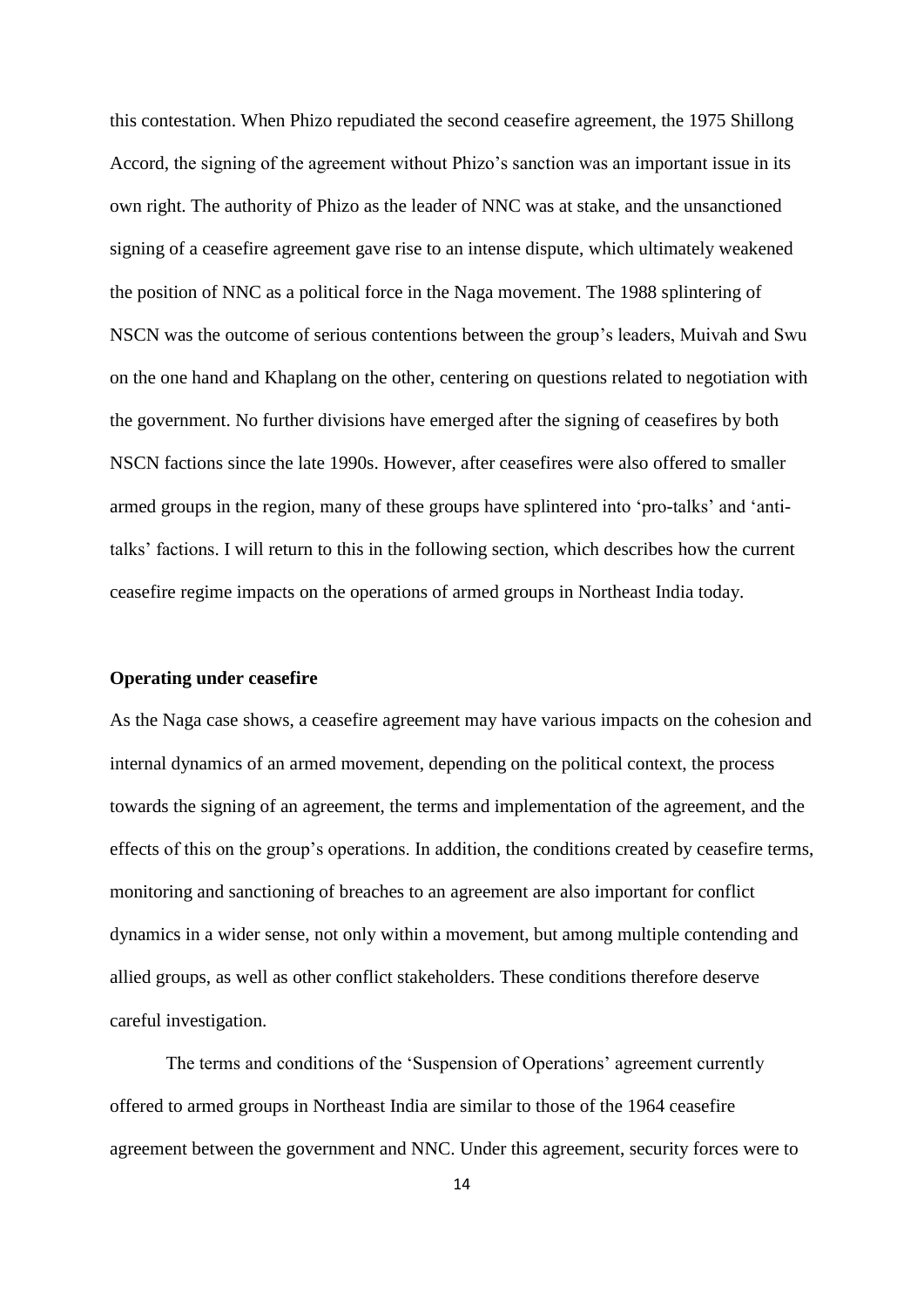refrain from undertaking 'jungle operations', raiding of camps of the 'underground', patrolling beyond one thousand yards of security posts, searching of villages, aerial action, arrests and imposition of labour by way of punishment. Security forces would also refrain from imposing 'fines connected with allegations of complicity with underground activities', while the 'underground' on their part would refrain from sniping and ambushing, imposition of fines, kidnapping and recruiting, sabotage activities, raiding and firing on security posts, towns and administrative centres, parading with arms in inhabited areas, and importing of arms from abroad (Means 1971: 1019-1020).

Following the signing of ceasefire agreements with both NSCN factions, similar 'Suspension of Operations' agreements have been signed with a number of smaller armed groups in the region, including United Peoples Democratic Solidarity (UPDS), Karbi Longri North Cachar Hills Liberation Front (KLNLF), Dima Halam Daogah (DHD), Achik National Volunteer Council, National Democratic Front of Bodoland (NDFB), eight Kuki groups under the United Peoples Front and 11 others under the Kuki National Organisation. As described by the Ministry of Home Affairs (n.d.), the ground rules or code of conduct of a ceasefire agreement entails that: 'The insurgent groups will not engage in violent armed conflict, live in designated camps or cordoned off sites mutually agreed by both the State and the group, not engage in any illegal activities like extortion, kidnapping etc., and put weapons in double-lock mode'.<sup>13</sup> Groups under ceasefire can in effect continue to train in their designated camps, while the government provides funds for food and other supplies based on the number of cadres under the group's command.

As noted above, ceasefire agreements have caused divisions in several smaller armed groups, who have split into 'anti-talks' and 'pro-talks' factions as a result of differences over

 $13$  'Double-lock mode' refers to a double locking system on weapons storage facilities.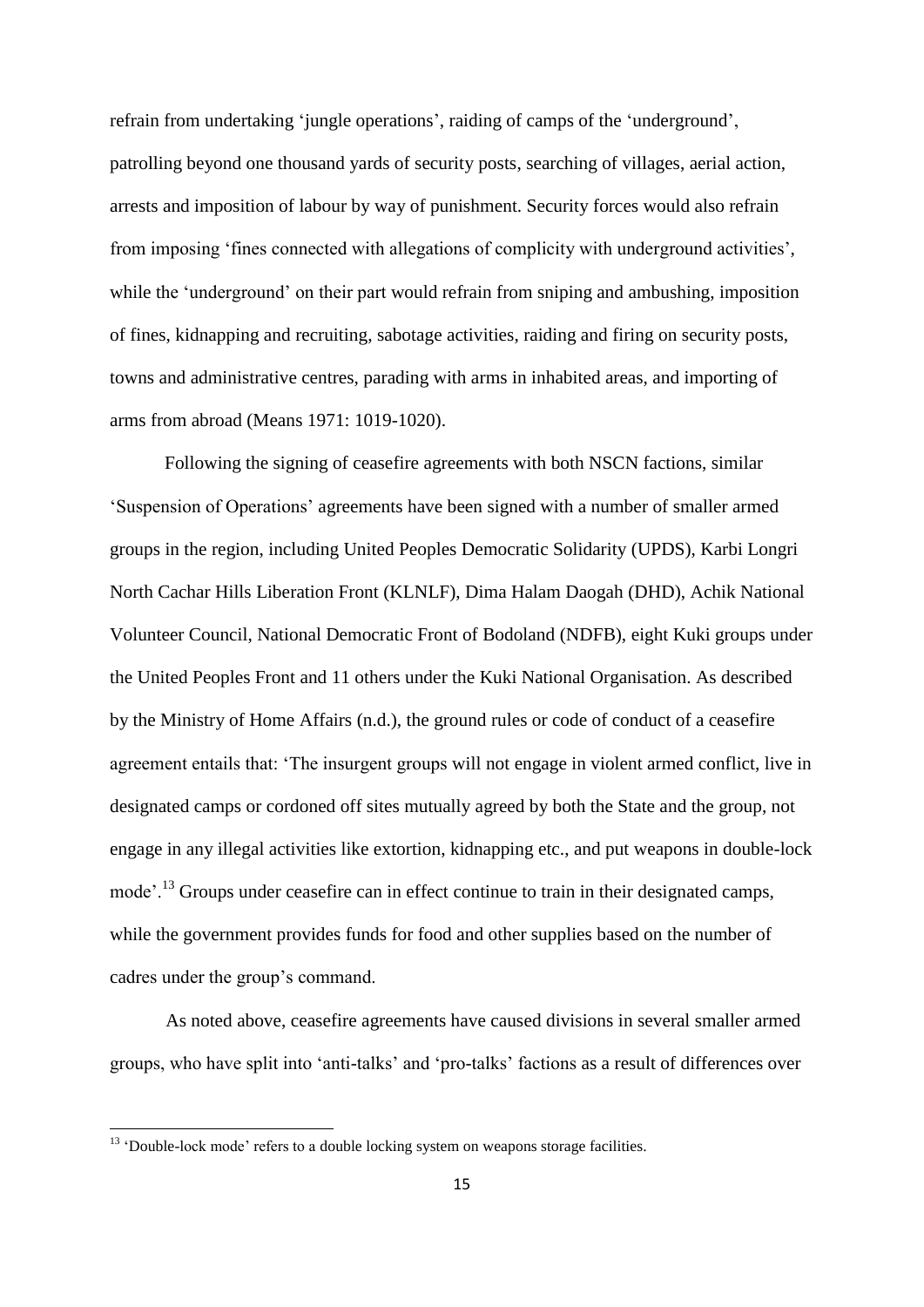the entry into ceasefire. After UPDS entered a ceasefire agreement in 2002, KLNLF was established as a breakaway 'anti-talks' group in 2004. Similarly, differences in the DHD leadership surfaced after the group entered a ceasefire in 2003, leading to the founding of the 'anti-talks' group Black Widow. After Black Widow and KLNLF both entered into ceasefire in 2010, yet another 'anti-talks' group has broken out of KLNLF, taking the name Karbi People's Liberation Tigers. A splintering has also occurred in NDFB, with opponents of the 2005 ceasefire making up an 'anti-talks faction' (NDFB-ATF). While some of these divisions have caused violent factional fighting, there is also evidence of a more pragmatic kind of splintering, directly related to the incentives of entering into a ceasefire. As explained by one informant, Kuki militants have taken advantage of the system by creating fictitious 'new factions' with the same individuals as members, who have then been offered their own ceasefire agreement, a new designated camp and more funds.<sup>14</sup>

According to Rajkumar Meghen (alias Sana Yaima), chairman of the Manipur-based United National Liberation Front (UNLF), starting up an armed group is easy: 'if you have two pistols you can form a group and start collecting money from the people'.<sup>15</sup> This belies the organizational complexity, degree of collusion with administrators and politicians, and sheer volume of the 'underground economy' of Northeast India (see Sahni 2001). In fact, armed groups in the region demand routine payments of illegal 'taxes' from private enterprises, citizens and government departments alike. Vehicles on all major routes in affected states of Northeast India pay a 'toll tax' at points marking the transition between territories controlled by different armed groups (Sahni 2001: 139). Armed actors make regular rounds to village headmen, government offices and enterprises of all kinds to collect their

<sup>14</sup> Personal communication, Guwahati, April 2009.

<sup>&</sup>lt;sup>15</sup> KNA/KNO, NSCN (IM), UNLF [\(http://www.youtube.com/watch?v=BN9lS5ud2m0&feature=related\)](http://www.youtube.com/watch?v=BN9lS5ud2m0&feature=related). Rajkumar Meghen was arrested in late 2010.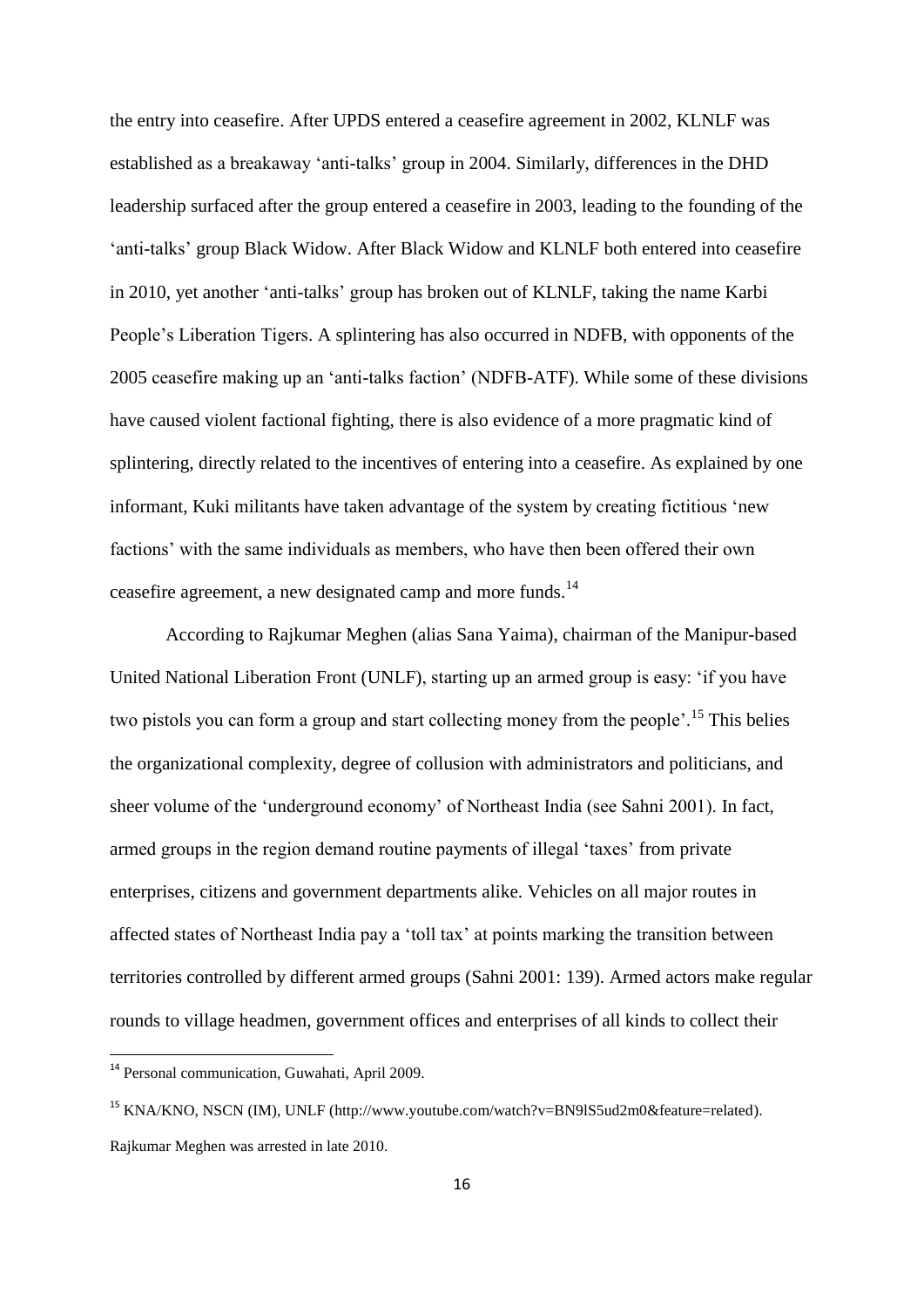dues, while 'notes' containing specific demands are given to selected individuals depending on their perceived ability to 'contribute'. Smuggling of drugs and weapons is another key source of income. With the help of allied groups, NSCN (IM) maintains effective control over arms smuggling from Myanmar into Northeast India. In the words of one informant, 'nobody can bring weapons into this region without permission from NSCN  $(IM)$ <sup> $,16$ </sup>. The scale of the illicit arms trade was disclosed in 2004, when a large shipment of weapons was seized in the Bangladeshi port of Chittagong. The consignment was worth an estimated USD 4.5-7 million, including assualt rifles, grenades, grenade launchers and ammunition of Chinese, Israeli and US manufacture, loaded in Hong Kong and Singapore (Davis 2004). The seizure was also significant in that it revealed a newly forged partnership between NSCN (IM) and the United Liberation Front of Assam (ULFA), involving ULFA's Commander-in-Chief Paresh Baruah and Anthony Shimray, Muivah's nephew and chief of procurement for NSCN (IM). While Shimray has been arrested, Baruah is at large in China (Datta 2011), and is now the key opponent of a formal peace process between ULFA and the Indian government.

As explained by Sahni (2001: 140), the illegal activities of militants permeate Northeast Indian society: 'there is little resistance and virtually no faith in the ability of institutions of governance to protect private citizens and enterprises from this predatory regime'. A pertinent question is why law enforcement agencies fail to bring armed actors to justice. The working conditions of the police forces, especially under-funding, under-staffing, lack of proper training and outmoded weaponry and equipment, are the mainstay answers to this question. While these conditions may partly explain the situation, there is also evidence that the police and security forces have their own stakes in militancy. A recurring allegation is that members of paramilitary forces and local police are involved in extortion and other

<sup>&</sup>lt;sup>16</sup> Author's interview with members of Dima Halam Daogah (DHD), Dhansiri designated camp, Karbi Anglong, November 2008.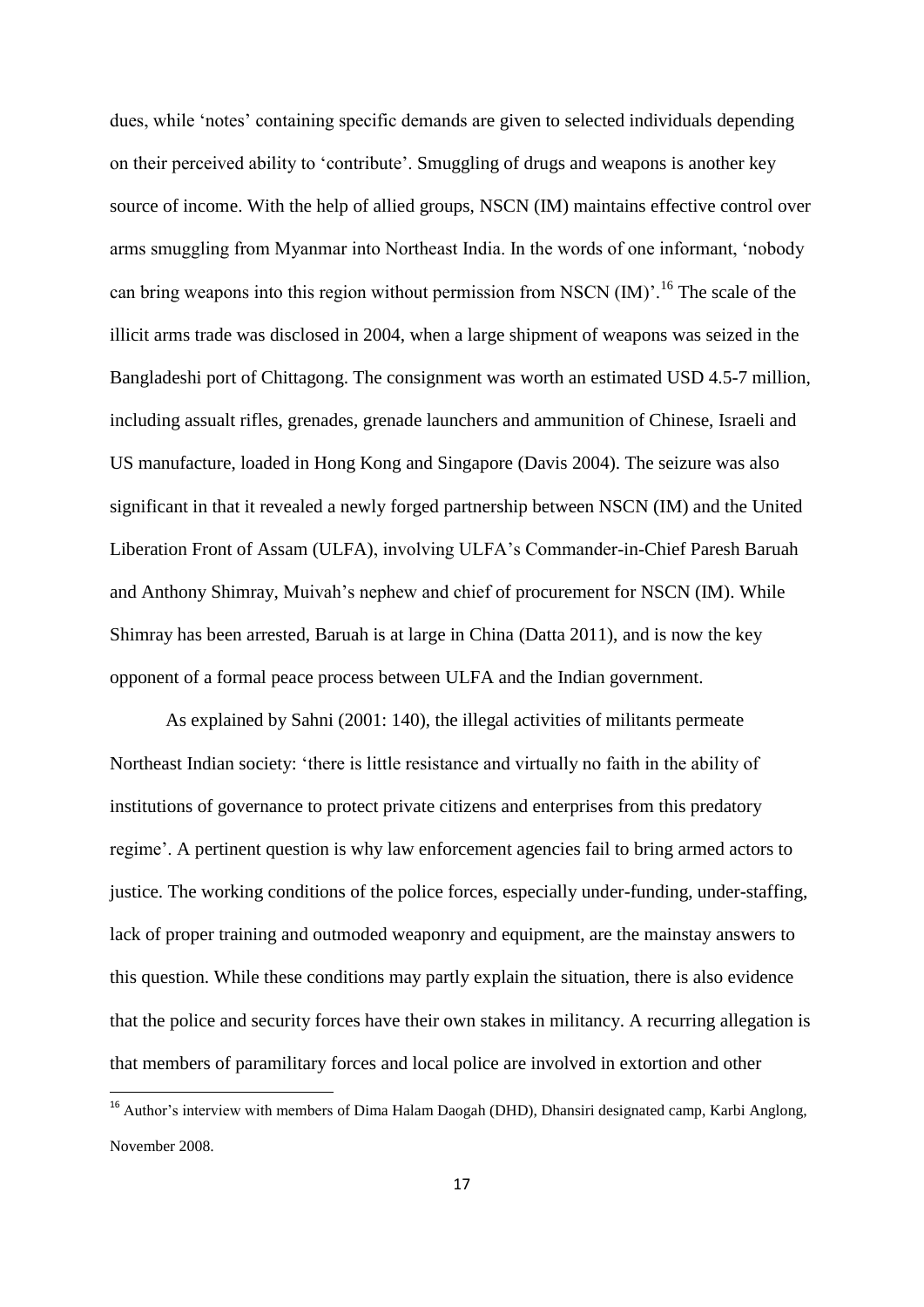serious crimes, including smuggling of arms and drugs. Among several such accounts, I was informed in one interview that a colonel of the Assam Rifles had 'slapped a note' to the interviewees demanding 500,000 INR to be paid within one month. After a reduced rate had been negotiated, the money was reportedly given to the colonel, who was later dismissed.

Local Assam Rifles personnel passed the blame to the police for enabling militant extortions and sharing the loot.<sup>17</sup> Police officers were also accused of taking huge bribes for the release of arrested militants. I was informed that such bribes ran to the rate of about 3- 400,000 INR. Other informants explained that local police were involved in the torching of houses in villages that were seen to provide 'support' to militants. In 2002 a complaint was filed to the National Human Rights Commission (NHRC) on the torching of houses in a Dimasa village in Karbi Anglong by joint forces of the Central Reserve Police Force, Black Panthers (a special force) and local police. The complete original complaint, including names of the petitioners, was subsequently sent to the commanding superintendant for his comments. The police superintendant responded that: 'the so-called victims of the petitioners have burnt their own houses themselves for reasons known to them'. Reviewing the handling of this and other cases, an Indian human rights organization criticized the commission for allowing the police to be judge and jury and 'exposing the complainants to the authorities who can take retaliatory measures'.<sup>18</sup> Verified records of death in custody and extrajudicial killings prove that this is a well-founded concern.

While ceasefires have contained fighting between security forces and militants, violence continues unabated between NSCN factions and among an array of other armed groups in the area claimed as 'Nagalim', with serious consequences for local communities. During fieldwork I heard numerous first-hand accounts of routine 'taxation' by armed actors

1

<sup>&</sup>lt;sup>17</sup> Personal communication, Guwahati, August 2007.

<sup>&</sup>lt;sup>18</sup> Asian Centre for Human Rights, ACHR Review, Embargoed for 15 September 2004, Index: Review/38/2004.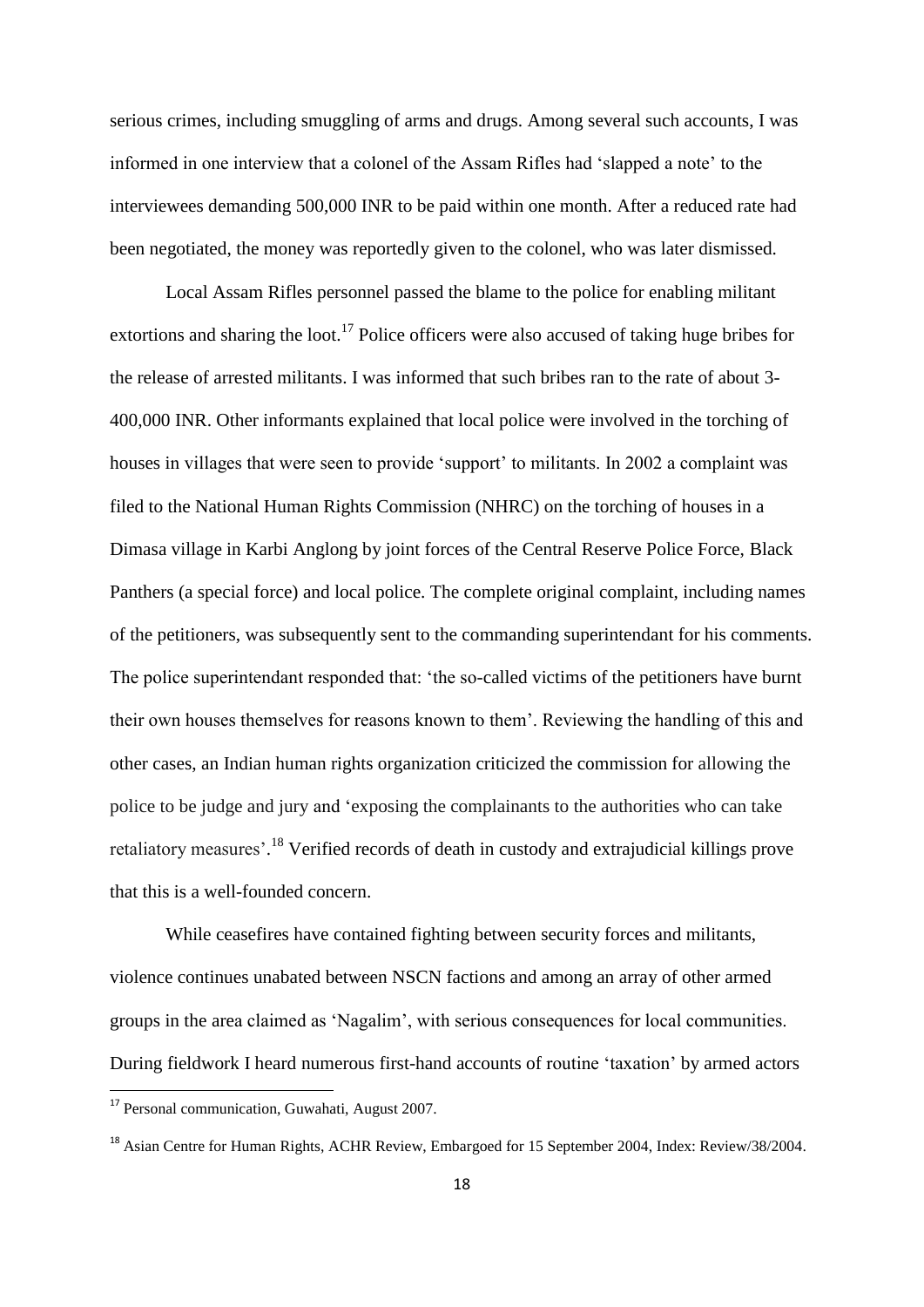as well as extortion demands targeting individuals. I also witnessed unsanctioned carrying of firearms in public by a group in ceasefire. The frequent violation of ceasefire ground rules is well-known and has been acknowledged by several ceasefire monitoring bodies, including the NSCN (IM) monitoring group and the Joint Monitoring Group of Suspension of Operations with Kuki 'underground groups'.<sup>19</sup> As recorded by the South Asia Terrorism Portal,<sup>20</sup> the number of insurgency-related killings in Assam, Nagaland and Manipur has continued to rise since the Indian government started to pursue its current strategy of 'agreements and negotiations alongside improved counter-insurgency measures' (Ministry of Home Affairs n.d.). It is clear that the signing of ceasefire agreements has failed to bring peace to local communities that are caught in the crossfire between rivaling militants while also being subjected to harassment by security forces. Due to deficient monitoring and failure of law enforcement agencies to control crime and protect victims of extortion, ceasefires have in effect enabled armed groups to carry on with lucrative 'businesses' of extortion and smuggling operations, which 'bankroll the underground army' (Kumar & Ghosh 2006: 9). Militants thus have real equities in keeping the conflict alive, and an equal interest in maintaining perpetual ceasefires.

## **Ceasefire and conflict dynamics**

1

As suggested by this study, ceasefires may impact on conflict dynamics in at least three ways, all interrelated. Firstly, ceasefires may affect the internal cohesion of belligerent groups. Secondly, ceasefires may impact on the operational space of armed groups, creating new

<sup>19</sup> Nagaland: Too few interlocutors. *Economic and Political Weekly*, editorial, 12 April 2003; Centre for Development and Peace Studies, Overview: Insurgency & peace efforts in Nagaland (http://www[.cdpsindia.org/nagaland\\_insurgency.asp\)](http://cdpsindia.org/nagaland_insurgency.asp).

<sup>20</sup> South Asia Terrorism Portal, online at: [http://www.satp.org.](http://www.satp.org/)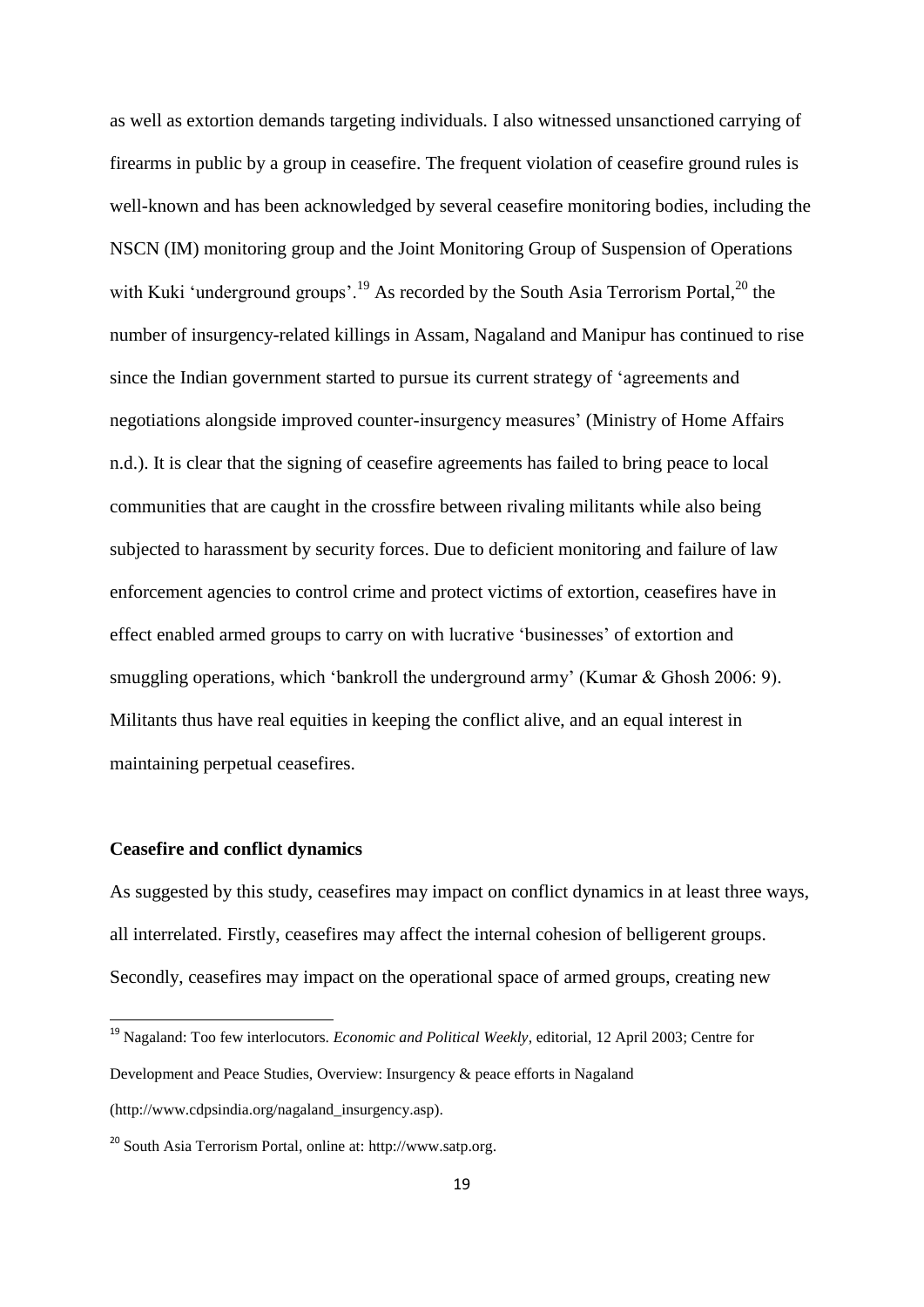opportunities as well as limitations to the activities of militants, depending on the imposition of terms and conditions, monitoring and sanctioning. Thirdly, ceasefires may affect the relations between multiple stakeholders and parties to a conflict, including but not limited to the challenger(s) and the state. In Northeast India the current terms of ceasefire agreements combined with a lack of monitoring and sanctioning of breaches to ceasefire ground rules allows militants vying for control of revenue and political stakes to prey on local populations. By empowering signatory militant groups versus their contenders, the ceasefire regime has set the stage for an escalation of factional fighting and violent politics. Within this 'playing field', alliances are made, opponents fought and political stakes claimed by a wide range of stakeholders, including militants, politicians, civil society actors, and members of the security forces, law enforcement and intelligence agencies.

The terms of the ceasefire agreement between NSCN (IM) and the government have constituted a vital point on the agenda of negotiations over a political settlement to the 'Naga conflict'. Reviewing the first four years of negotiations between NSCN (IM) and the government since the initial ceasefire agreement of 1 August 1997, Sharma (2002: 95) maintains that the dominant issue in the talks was that of the boundaries of the ceasefire agreement. In the initial agreement, the geographical area of the ceasefire was undetermined. NSCN leaders subsequently told the press that the agreement was applicable in all Nagainhabited areas, even outside the borders of Nagaland. While the emissary of the Prime Minister confirmed that the ceasefire had no geographical limitations, the Joint Secretary (Northeast) of the Ministry of Home Affairs later clarified that the ceasefire area was limited to the state of Nagaland (Sharma 2002: 91). At this stage civil society actors in Manipur who were already apprehensive about the ceasefire agreement started to rally against the extension of the ceasefire into Manipur, arguing that it paved the way for a 'Greater Nagaland' that would encompass Naga-inhabited hill areas in Manipur. Meanwhile, NSCN leaders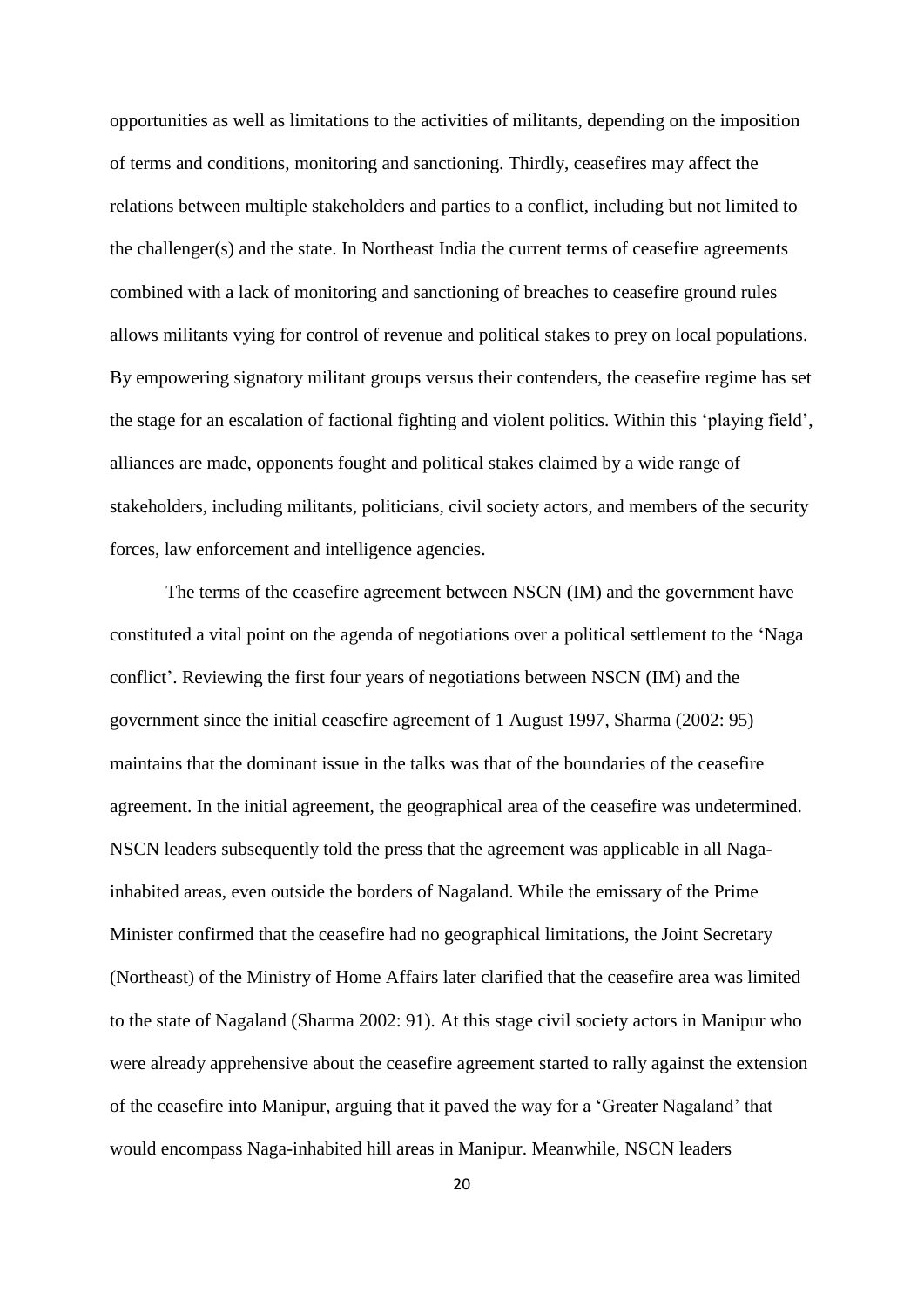threatened to withdraw from the ceasefire agreement if the government failed to extend the ceasefire to all Naga areas.

In June 2001, representatives of NSCN (IM) and the government's interlocutor, former Home Secretary K. Padmanabhaiah, met in Bangkok to negotiate. The revised ceasefire agreement was entitled 'Indo-Naga Ceasefire Agreement Without Territorial Limits', indicating that the agreement was no longer limited to Nagaland State, but covered all areas where NSCN (IM) had a presence, including parts of Assam and Manipur. As soon as the news of the revised agreement reached Northeast India, massive protests broke out in Manipur's capital Imphal, demanding the immediate withdrawal of the ceasefire extension from Manipur. Rioters torched the Manipur State Assembly and other buildings, and a number of people were killed after security forces opened fire on the crowds. Why were the protesters so strongly opposed to the extension of a ceasefire agreement into Manipur? As explained by a local commentator:

It is not that they are against the good spirit of the agreement aimed at establishing an everlasting peace in the areas but it is very much against the hidden and insincere 'motive' of the Naga parties for forcibly annexing a large chunk of the 'age-old' territories of Manipur thereby reducing her to a very diminutive State to which the Government of India, it appeared, have given, most unfortunately, their due approval secretly. (Singh 2003)

21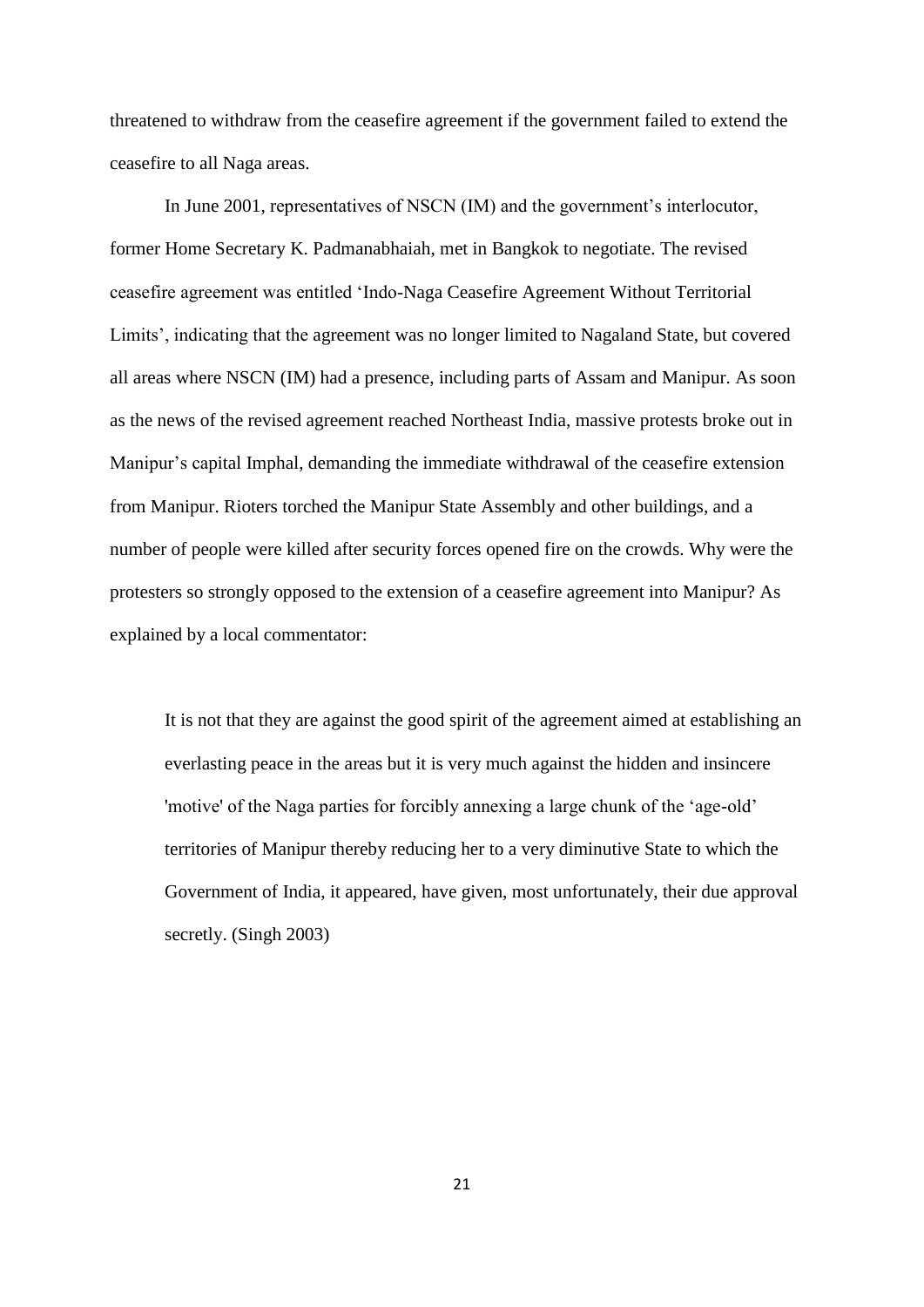Protesters in Imphal regarded a ceasefire encompassing the state of Manipur as a threat to the very sovereignty of their state.<sup>21</sup> In light of the protests, the government was forced to withdraw from the Bangkok agreement and a new agreement was signed the following month, deleting the words 'Without Territorial Limits'.

The stated goal of NSCN (IM) is a 'Greater Nagaland' ('Nagalim') encompassing all contiguous Naga-inhabited areas. When Muivah and Swu entered into negotiations with the government, their demand was nothing less than a fully sovereign state. Later they have been willing to discuss a 'special federal relationship' with India, which might entail separate armies with joint command, currency and foreign affairs maintained as subjects of the Union Government, and subjects such as health, education and transportation under the jurisdiction of the state of Nagaland.<sup>22</sup> While sovereignty has thus been a topic of discussion, the demand for territorial unification of Naga-inhabited areas has effectively brought the talks to a deadlock.

Muivah and Swu have founded their claim to represent the Naga people on their championship of a unified 'Nagalim', and are therefore in no position to forfeit this demand. At the same time there is a strong public opposition against giving up territory to Nagaland in the neighboring states of Assam, Manipur and Arunachal Pradesh. According to Article Three

1

 $^{21}$  Author's interview with K. Padmanabhaiah, interlocutor in the negotiations between NSCN (IM) and the government, Shillong, July 2007. See also Sharma (2002) for a detailed account of the controversies surrounding the 2001 Bangkok agreement.

<sup>&</sup>lt;sup>22</sup> Author's interview with K. Padmanabhaiah, interlocutor in the negotiations between NSCN (IM) and the government, Shillong, July 2007. See also Muivah talks of 'Special Federal Relationship' with India. *The Hindu*, 29 April 2005 (http:/[/www.hindu.com/2005/04/29/stories/2005042904201200.htm\)](http://www.hindu.com/2005/04/29/stories/2005042904201200.htm). As has been noted, the current framework for a 'special federal relationship' bears a striking resemblance to a proposal presented by a prominent member of NNC, R. Suisa, during the negotiations with the Indira Gandhi government (see Shimray 2007). Phizo completely rejected the proposal at the time, and it was later denounced by Muivah as well.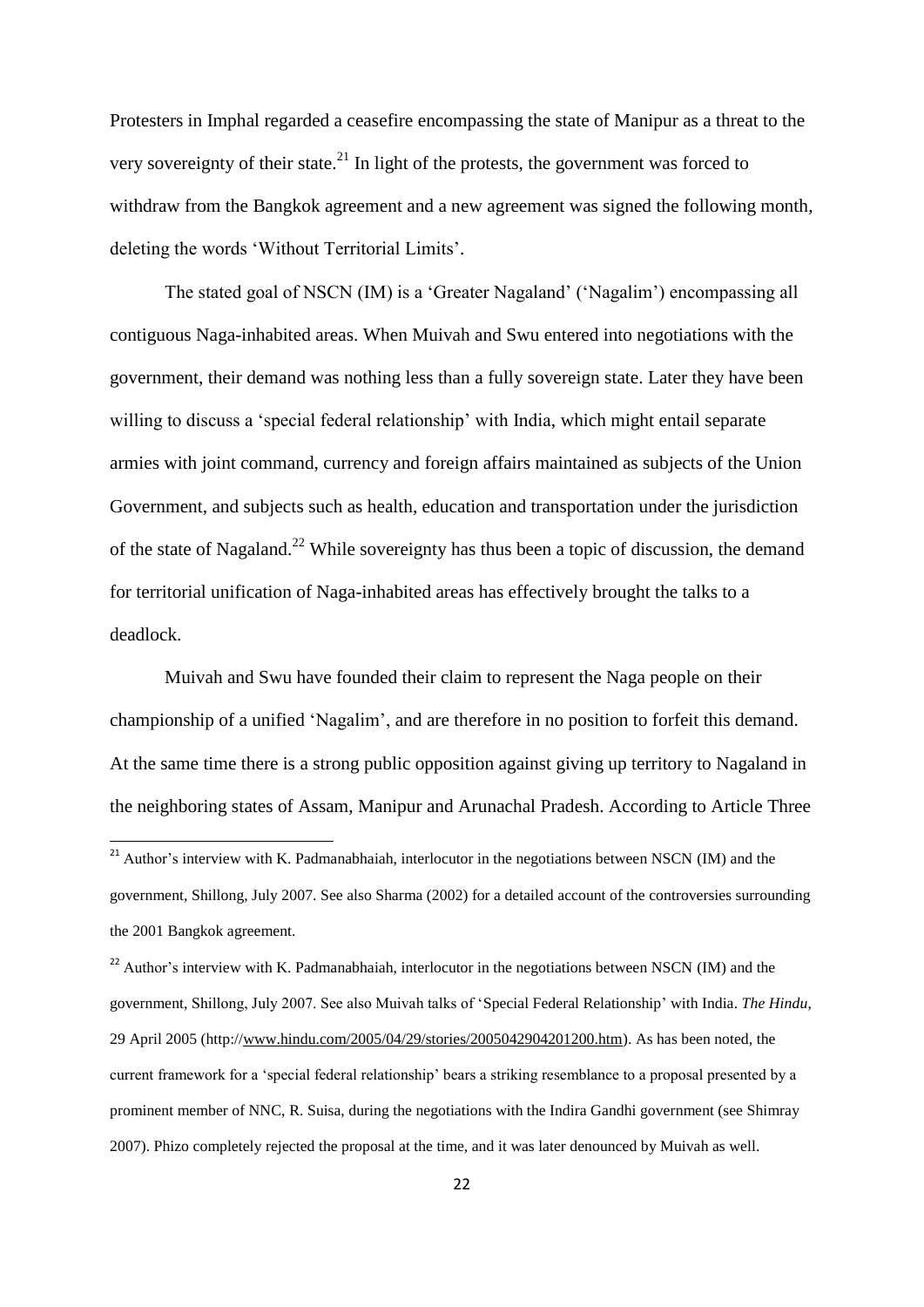of the Indian Constitution, state borders can only be redrawn by parliamentary agreement after consultation with states. At present none of the states bordering Nagaland would agree to cede territory to Nagaland. Armed actors in Assam and Manipur also oppose the demand for a 'Greater Nagaland'. In Manipur a number of armed groups, all claiming to fight for a Kuki homeland, contest the NSCN demand for a unified 'Nagalim'. In Assam, Dima Halam Daogah (DHD) claims as 'Dimaraji' a territory overlapping 'Nagalim' encompassing a precolonial Dimasa kingdom. Their arguments are similarly based on a unique history as the original indigenous inhabitants of the region.<sup>23</sup>

The two NSCN factions have a long history of in-fighting over 'taxation rights' and territorial control in 'Greater Nagaland'. After the controversy over the territorial limits of the ceasefire, NSCN (IM) has expanded its activities in the states neighboring Nagaland. With the signing of the initial ceasefire agreement NSCN (IM) was allowed to establish its headquarters (Camp Hebron) near the border between Nagaland and Assam, which has provided the group with an excellent base for engaging in cross-border operations outside the territorial limits of the ceasefire agreement and the jurisdiction of Nagaland state. Both NSCN factions have established a strong network of allied groups by providing training, base facilities and weapons to allies. In return for NSCN support, allied groups are required to provide shares of their 'revenues' from extortion and illegal taxation, and carry out operations on behalf of their benefactors. While the state of Nagaland has returned to a 'precarious equilibrium' (Means 1971), violence is thus set to continue in the areas claimed as 'Nagalim' outside the state and ceasefire boundaries.

A recent addition to the Indian conflict mangement and security framework is the National Investigation Agency (NIA), established in 2009 to investigate and prosecute 'acts of

<sup>&</sup>lt;sup>23</sup> Author's interview with leaders of Dima Halam Daogah (DHD), Guwahati, January 2008.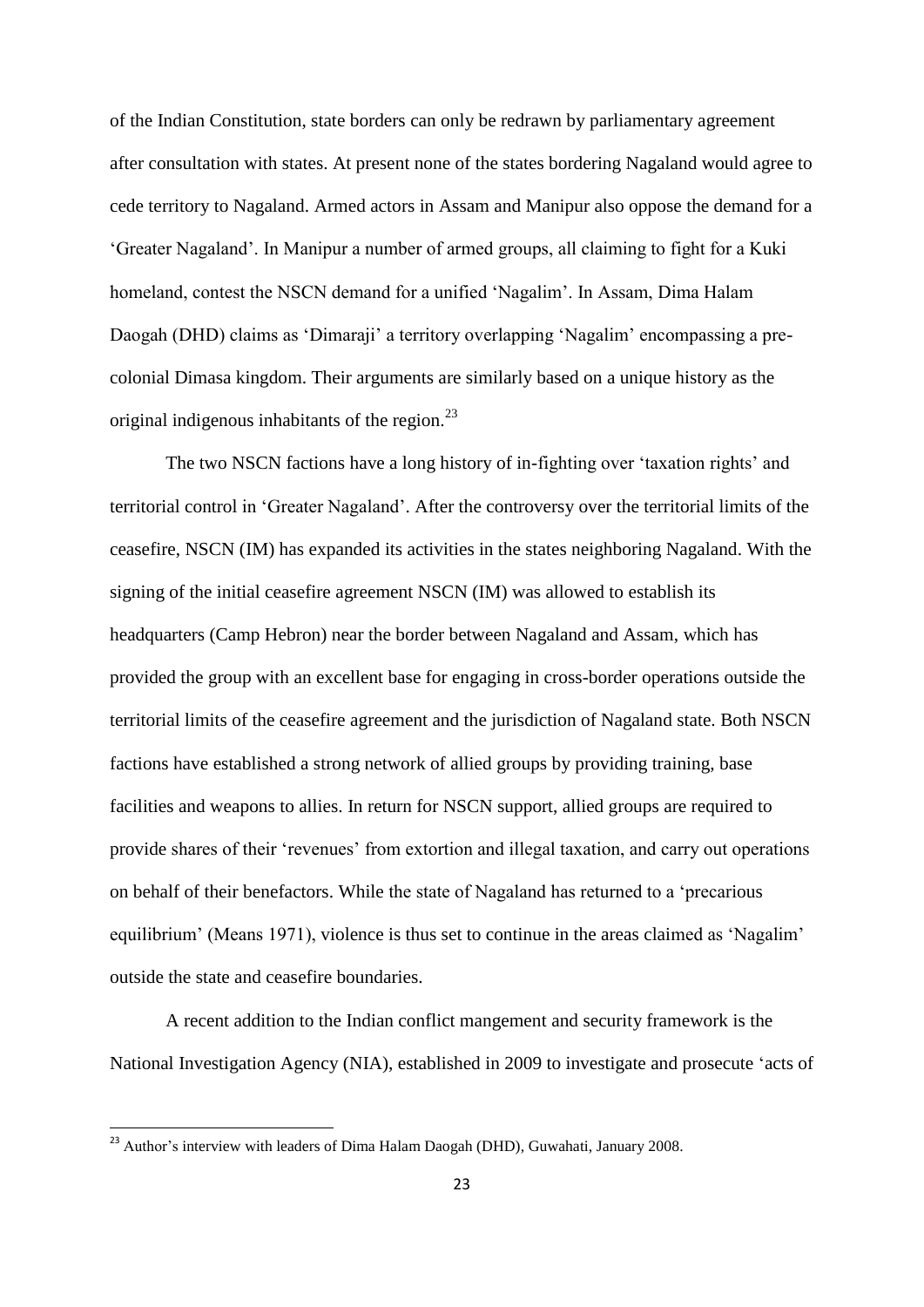terrorism'.<sup>24</sup> The agency's first case was to investigate alleged collusion between militants and local authorities in Assam's North Cachar Hills. NIA has since pursued the illicit arms trade and transnational networks of militant organizations in Northeast India, leading to the arrest of several key figures including Anthony Shimray, chief of arms procurement for NSCN (IM) and Rajkumar Meghen, chairman of the United National Liberation Front (UNLF). Recent NIA investigations have uncovered evidence of arms procurement from China, confirmed the presence of ULFA's Commander-in-Chief Paresh Baruah in China's Yunnan Province, and disclosed a 2009 agreement between NSCN (IM) and Chinese intelligence on 'military cooperation' (see Datta 2011). These revelations have alarmed the Indian defense and security establishment, generating new debates on the government's conflict management strategy in the Northeast.

## **Conclusions**

1

Despite recent efforts to reunite Naga militant groups, a political settlement with the potential to end violence seems no more feasible today than during previous negotiations. I return here to the questions posed in the beginning of this paper, to describe how the current ceasefire regime has contributed to this situation, and how it has impacted on conflict dynamics in Northeast India.

Firstly, a review of the conflict history shows that ceasefires may disrupt the internal cohesion of armed actors, depending on the political context and process leading up to the signing of an agreement, as well as the terms and implementation of the agreement. Factors such as the inclusion or exclusion of key stakeholders in negotiations may also fuel rivalry and fragmentation of armed actors, while a ceasefire agreement may serve as a focal point

 $24$  The National Investigation Agency Act was passed on 17 December 2008.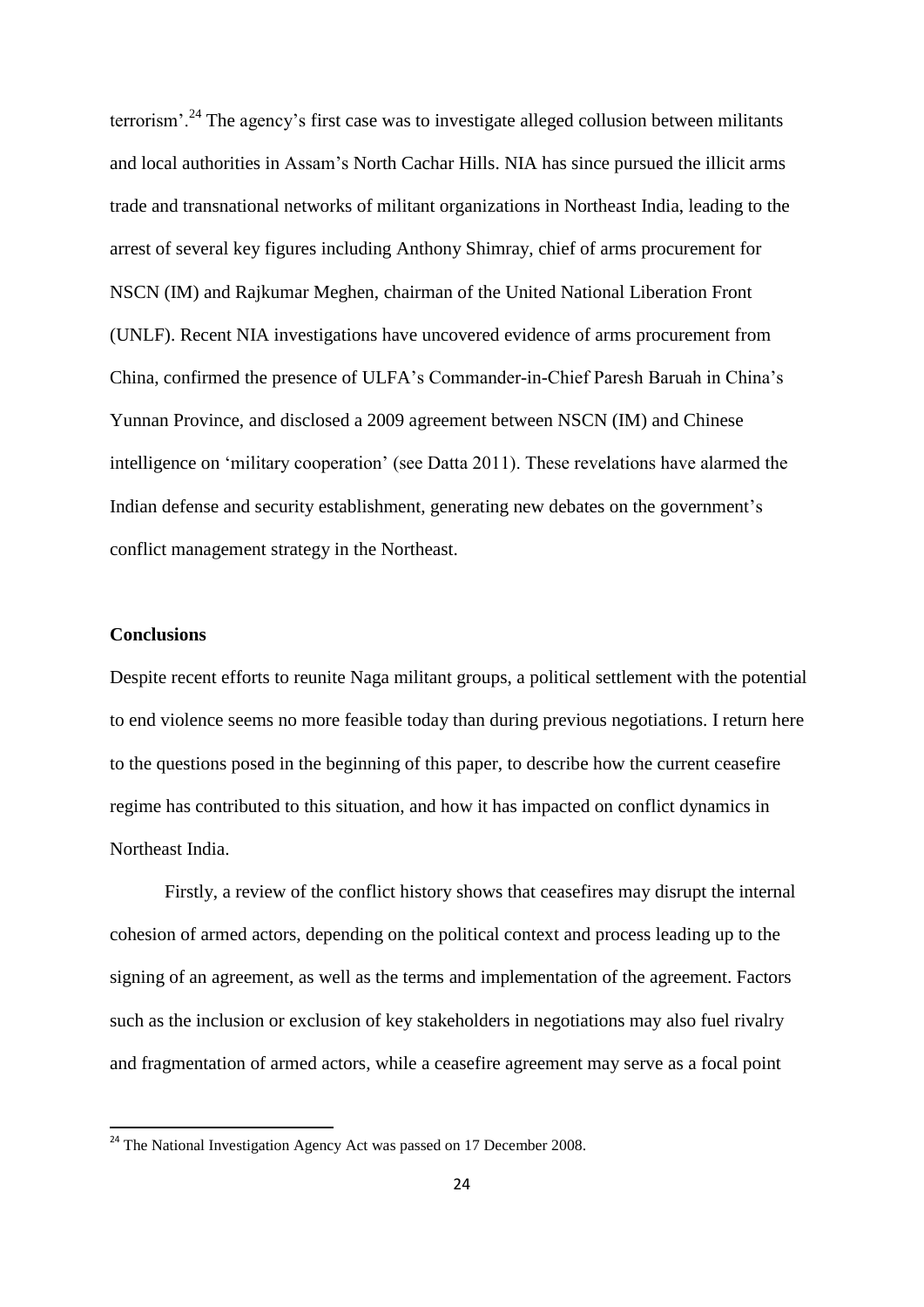rather than a direct cause of disagreement. The exclusion of NNC leader A.Z. Phizo from the 1960s' negotiations set the stage for serious competition within the Naga militant movement. As followers of Phizo challenged the negotiations by overtly violating the terms of the ceasefire agreement, the ceasefire itself became a scene of contestation and rivalry between key actors. Renewed infighting within NNC occurred after the signing of the second ceasefire, the Shillong Accord in 1975. At this point, Phizo refused the agreement entirely, sidelining those who had signed it and completely blocking negotiations, contributing to a further fragmentation and weakening of NNC. The contentious question of entering a dialogue with the government was again a vital issue in the factional divide within NSCN in the late 1980s. Since the 1990s, when the government started to pursue its 'ceasefire and negotiations' policy, several smaller armed groups operating in neighboring areas have similarly split into 'pro-talks' and 'anti-talks' factions with the signing of a ceasefire, causing a further proliferation of militant actors.

Secondly, in contemporary Northeast India ceasefire agreements contribute significantly to the way armed groups operate, depending on the terms and conditions of agreements, how they are monitored, and how (and whether) violations are sanctioned. While the terms of a 'Suspension of Operations' agreement imposes restrictions such as limiting an armed group to stay in designated camps and keeping weapons under 'double lock', a ceasefire also offers protection from attacks by security forces and a license to engage openly in political rallying. Moreover, due to poor monitoring of ceasefire ground rules and deficient law enforcement, armed groups in ceasefire are in effect able to carry out lucrative criminal activities with impunity, further increasing the scope of their operations and their ability to recruit.

Finally, and following from the former points, ceasefires play an important role in conflict dynamics in a broader sense. The signing of an indefinite ceasefire between NSCN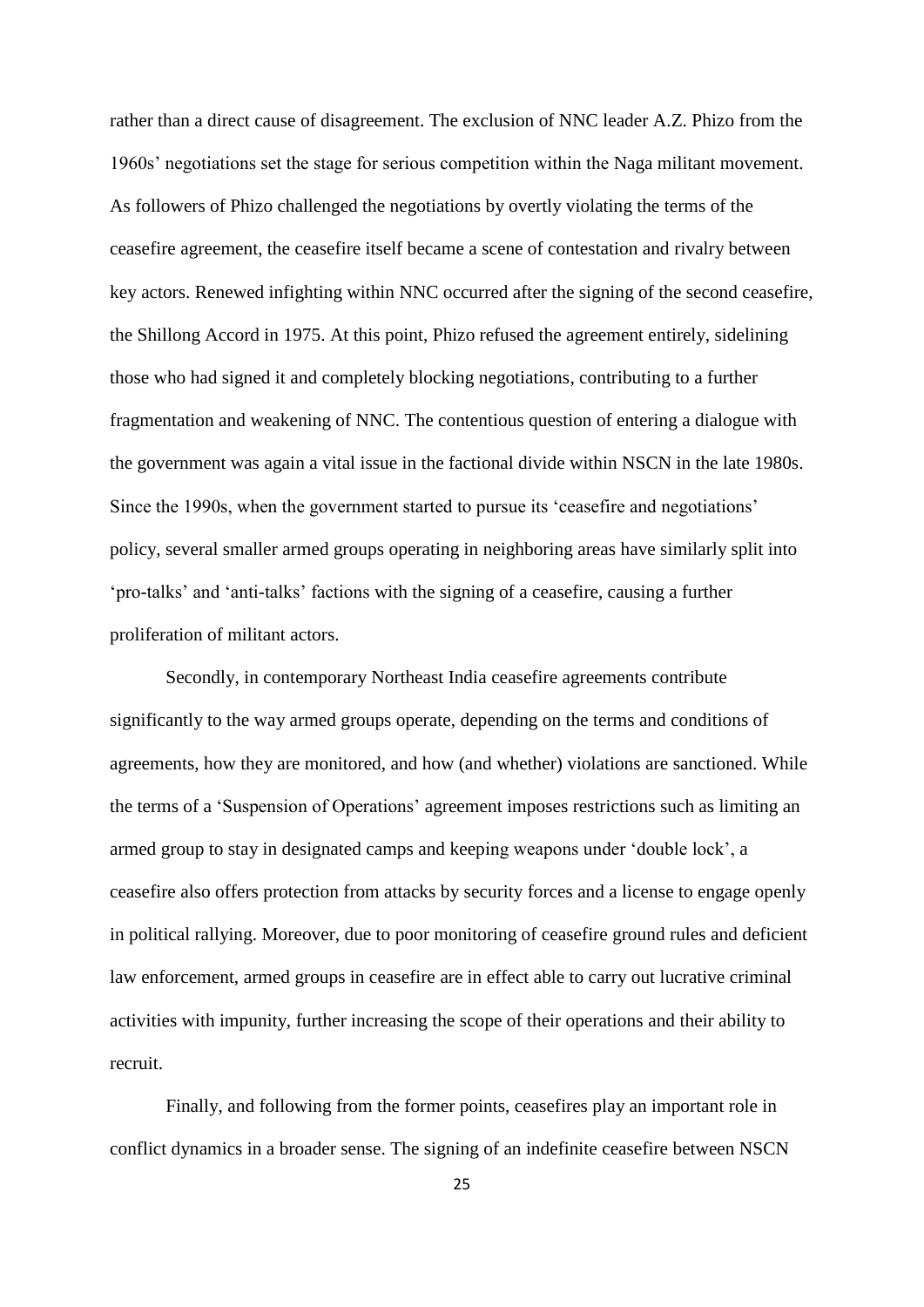(IM) and the Indian government has important implications for the prospect of reaching a political settlement to the conflict. Despite carrying on with the 'peace process', the negotiating parties show no signs of changing their positions or considering alternative proposals. With little incentive to reach a settlement, the key goal of both parties seems to be to perpetuate negotiations. A seat at the negotiating table obviously empowers the actors who are invited to negotiate peace at the expense of those who are excluded. As illustrated by the present case, when the terms of ceasefire agreements are generous and monitoring is poor, ceasefires may also empower signatory groups versus contenders and other stakeholders, including non-violent civil society actors. As armed groups in ceasefire are empowered in relation to competing groups, this may fuel further hostilities among rivaling militant actors. In addition, the license offered to militants entering a ceasefire makes it easier for them to forge alliances with other 'overground' actors and stakeholders, including politicians, civil servants and law enforcement agencies. This creates conditions for systematic collusion between legitimate political elites and militant actors.

The Indian government has attempted to manage conflict in Northeast India by offering ceasefire agreements to ever smaller and more fragmented militant groups, reserving negotiations for more powerful armed actors, and consistently excluding non-violent civil society actors from dialogues. With this approach, the government has effectively legitimized armed actors as 'providers of peace' and custodians of their constituency's political aspirations. The strategy of 'ceasefires and negotiations' has allowed leaders of armed groups to maintain relevance as key political actors, giving militancy a solid foundation in the mainstream of Northeast Indian politics. The current use of ceasefires in Northeast India can thus be seen as a framework that sustains and creates conditions for violent politics, rather than a step on the path to peace.

26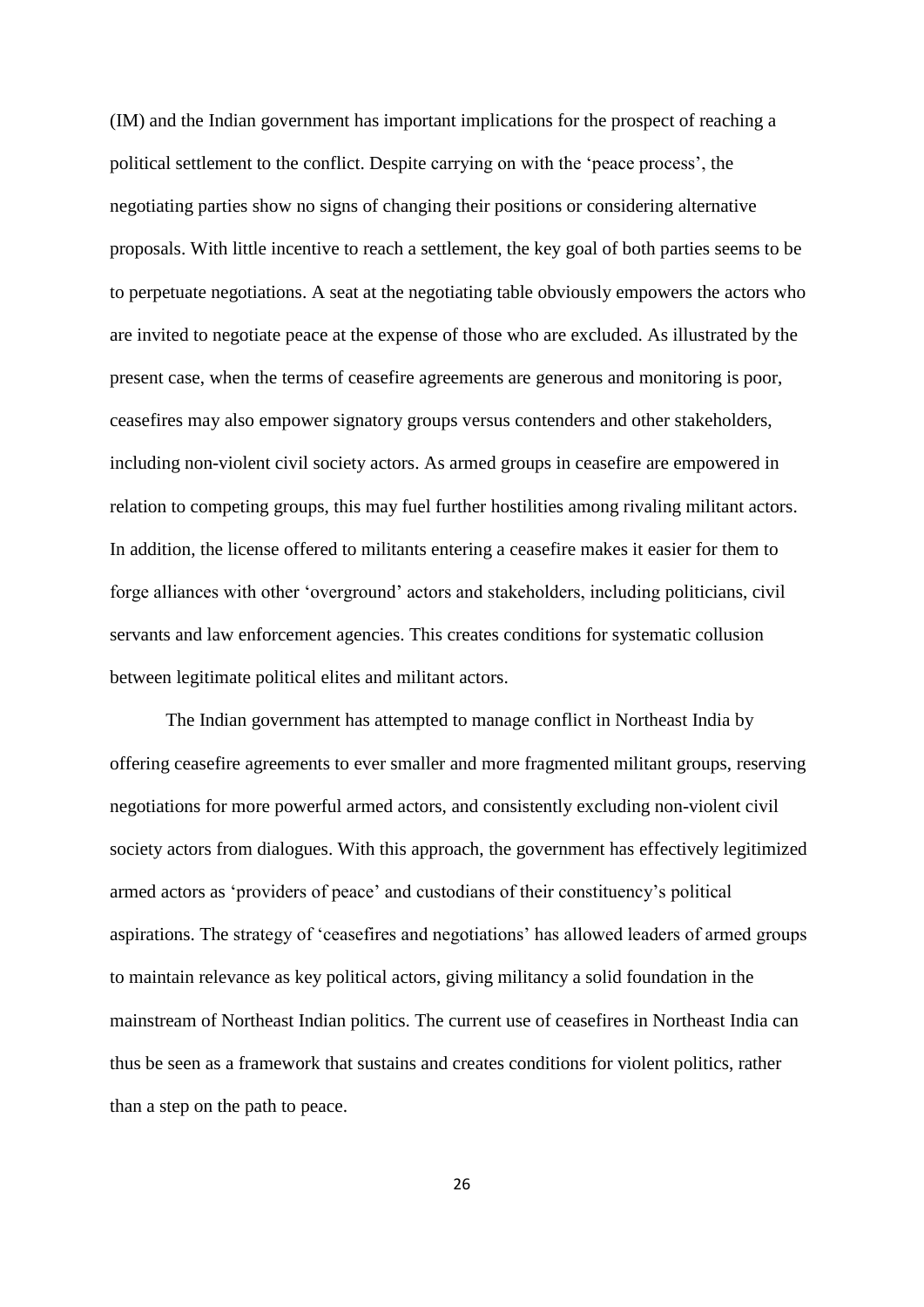#### **Acknowledgements**

The research presented in this article was funded by the Royal Norwegian Embassy, New Delhi, and carried out under an institutional cooperation between PRIO and the Institute for Defence Studies and Analyses (IDSA), New Delhi. The author would like to thank colleagues at IDSA, Guwahati University and Cotton College (Guwahati) for facilitating the fieldwork in Northeast India, and all those interviewed for their invaluable contributions to the research. This article has also benefitted from the perceptive comments of Arijit Sen, Senior Special Correspondent, CNN-IBN, colleagues at PRIO and IDSA, JPR editors, and three anonymous reviewers.

#### **References**

Baruah, Sanjib (2005) *Durable Disorder. Understanding the Politics of Northeast India*. New Delhi: Oxford University Press.

Bhaumik, Subir (2005) The accord that never was: Shillong Accord 1975. In: Samir Kumar Das (ed.) *Peace Processes and Peace Accords*. New Delhi: Sage, 200-222.

Clapham, Christopher (1998) Rwanda: The perils of peacemaking. *Journal of Peace Research* 35(2): 193-210.

Cunningham, David E. (2006) Veto players and civil war duration. *American Journal of Political Science* 50(4): 875-892.

Daley, Patricia (2006) Challenges to peace: Conflict resolution in the Great Lakes Region of Africa. *Third World Quarterly* 27(2): 303-319.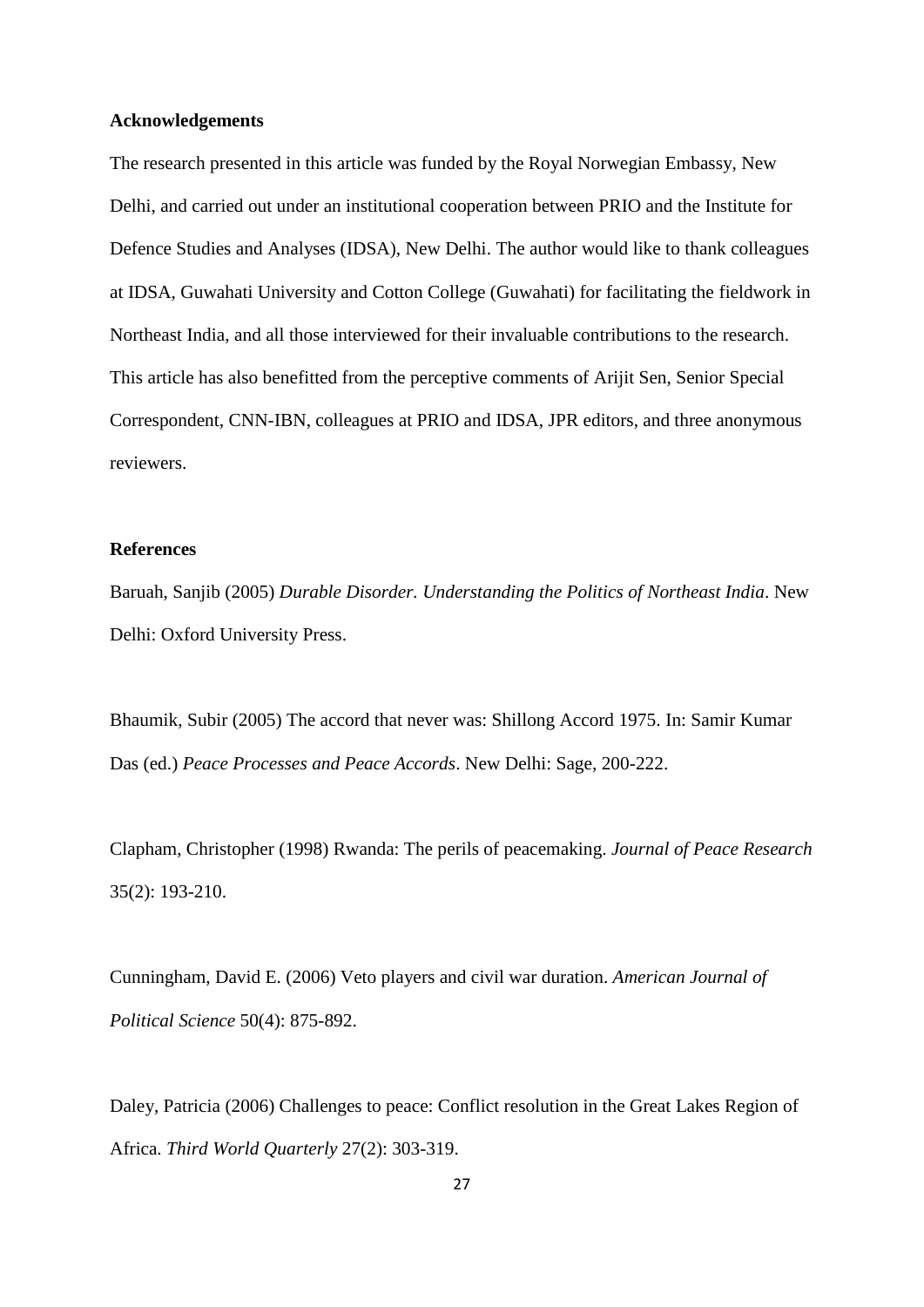Darby, John (2001) *The Effects of Violence on Peace Processes*. Washington, DC: United States Institute of Peace.

Datta, Saikat (2011) The Great Claw of China. *Outlook*, 7 February 2011 (http://outlookindia.com/article.aspx?270223).

Davis, Anthony (2004) New details emerge on Bangladesh arms haul. *Jane's Intelligence Review* 16(8): 4-5.

Fortna, Virginia Page (2004) *Peace Time. Cease-fire Agreements and the Durability of Peace*. Princeton: Princeton University Press.

Franke, Marcus (2006) Wars without end: The case of the Naga Hills. *Diogenes* 212(2006): 69-84.

- (2009) *War and Nationalism in South Asia. The Indian State and the Nagas*. Routledge Advances in South Asia Studies, London and New York: Routledge.

Hampson, Fen Osler (1996) *Nurturing Peace: Why Peace Settlements Succeed or Fail.*  Washington DC: United States Institute of Peace Press.

Kolås, Åshild (2010) The 2008 Mumbai terror attacks: (Re-)constructing Indian (counter-)terrorism. *Critical Studies on Terrorism* 3(1): 79–94.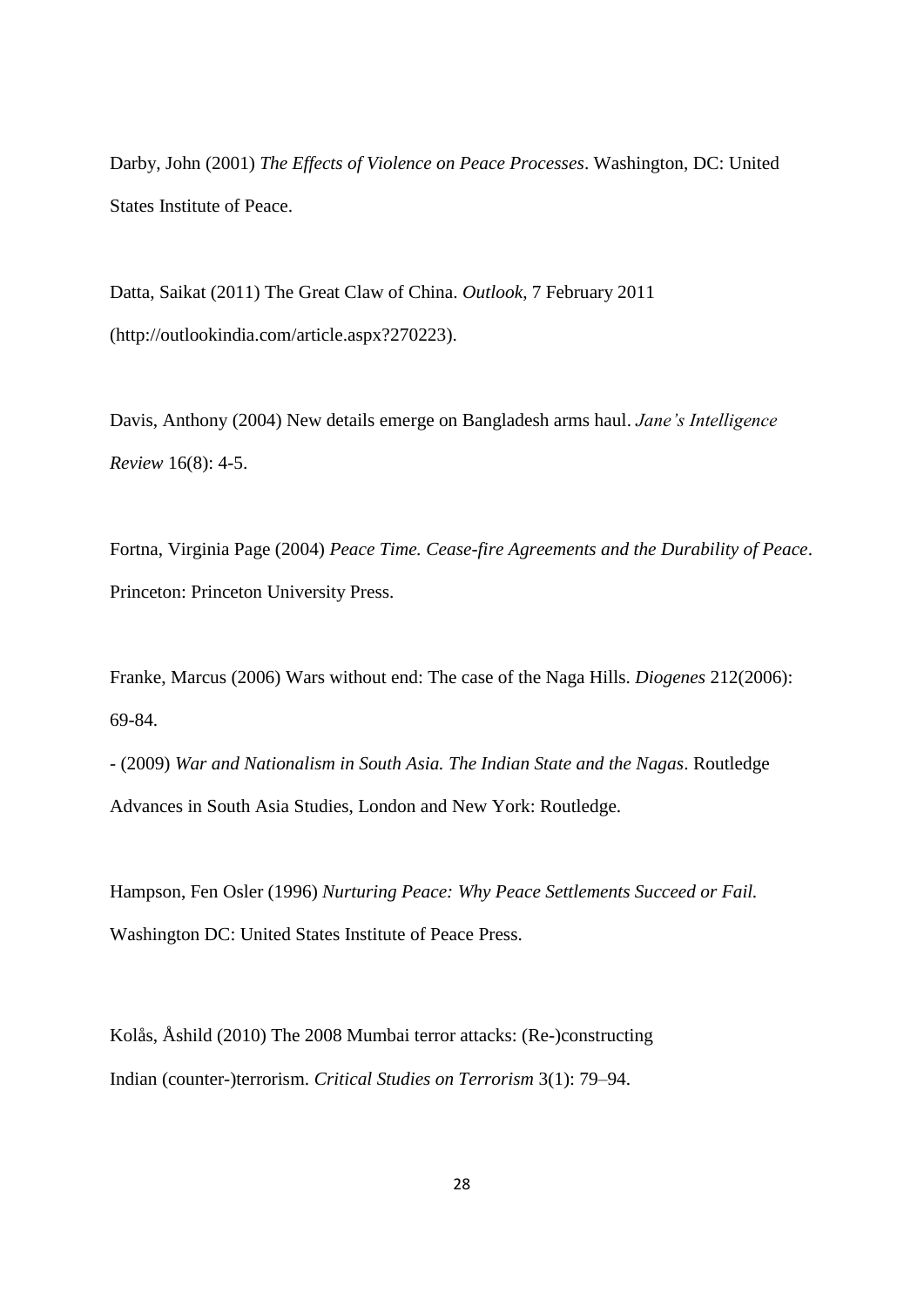Kumar, Vikas & Kunal Ghosh (2006) Anomaly in 'Greater Nagaland' demand along the Assam border – Part II. The Berkeley Electronic Press, 10 May 2006 (http://works.bepress.com/cgi/viewcontent.cgi?article=1029&context=vikas\_kumar).

Lacina, Bethany (2009) The problem of political stability in Northeast India: Local ethnic autocracy and the rule of law. *Asian Survey* 49(6): 998-1020.

Licklider, Roy (2001) Obstacles to peace settlements. In: Chester A. Crocker, Fen Osler Hampson and Pamela Aall (eds) *Turbulent Peace: The Challenges of Managing International Conflict*. Washington, DC: United States Institute of Peace Press, 697–718.

Mahieu, Sylvie (2007) When should mediators interrupt a civil war? The best timing for a ceasefire. *International Negotiation* 12(2): 207-228.

Means, Gordon P. (1971) Cease-fire politics in Nagaland. *Asian Survey* 11(10): 1005-1028.

Milton-Edwards, Beverley & Alastair Crooke (2004) Elusive ingredients: Hamas and the peace process. *Journal of Palestine Studies* 33(4): 39–52.

Ministry of Home Affairs (n.d.) Innovative methods in fighting insurgency in North-East India, Ministry of Home Affairs, Government of India (http://indiagovernance.gov.in/files/innovative\_methods\_in\_fighting\_insurgency\_in\_north\_ea st\_india.pdf).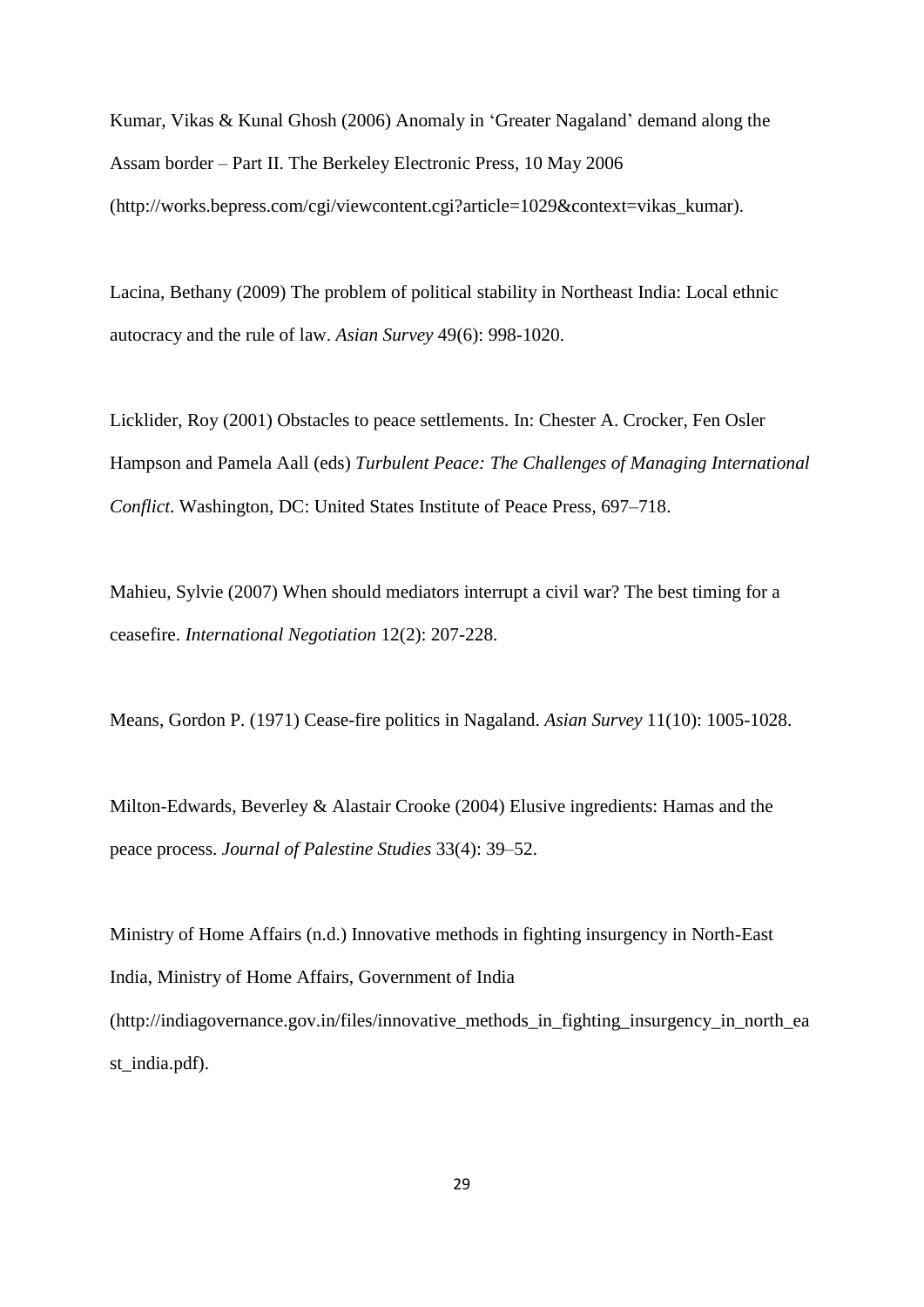Nilsson, Desiree (2008) Partial peace: Rebel groups inside and outside of civil war settlements. *Journal of Peace Research* 45(4): 479-495.

Nuh, V. K. & Wetshokhrolo Lasuh (2002) *The Naga Chronicle*. New Delhi: Regency Publications.

Rubin, Jeffrey Z. (2002) The actors in negotiation. In: Victor A. Kremenyuk (ed.) *International Negotiation: Analysis, Approaches, Issues*. San Francisco, CA: Jossey-Bass, 97–109.

Sahni, Ajai (2001) The terrorist economy in India's Northeast. Preliminary explorations. In: K.P.S. Gill and Ajai Sahni (eds) *Faultlines. Writings on Conflict and Resolution. Vol. 8*. New Delhi: Bulwark Books & The Institute for Conflict Management, 127-148.

Sharma, Shantanu Nandan (2002) The Naga question. Violence and the peace process. In: K.P.S. Gill and Ajai Sahni (eds) *Faultlines. Writings on Conflict and Resolution. Vol. 10*. New Delhi: Bulwark Books & The Institute for Conflict Management, 87-106.

Shimray, U. A. (2007) *Naga Population and Integration Movement*. New Delhi: Mittal Publications.

Singh, Chandrika *(*2004) *Naga Politics, A Critical Account*. New Delhi: Mittal Publications.

Singh, Waikhom Damodar (2003) The Indo - Naga ceasefire agreement. *Manipur Online, Features*, 25 February.